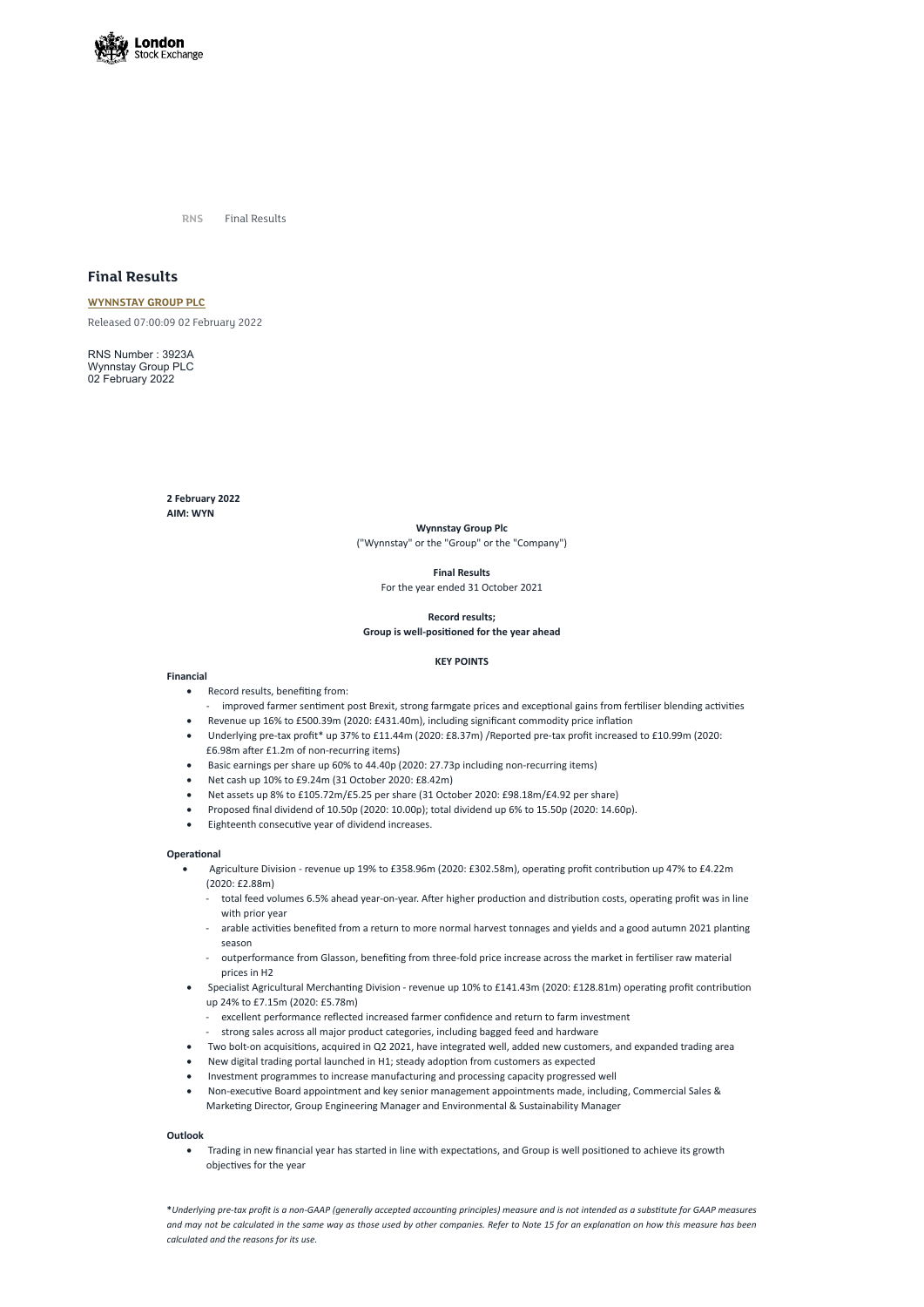#### **Gareth Davies, Chief Executive of Wynnstay Group plc, commented:**

"These record results reflect the significantly improved trading environment as well as our initiatives to drive growth, productivity and efficiency. Strong farmgate prices and the lifting of uncertainties around Brexit and future financial support have promoted a return to farm investment. Results also benefited from a strong second half across the Group, especially for our arable operations. The 2021 harvest was good, with tonnages and yields reverting to more normal levels, and our fertiliser blending activities generated *a windfall gain in a highly disrupted marketplace.*

"Trading in the new financial year has begun well, in line with our expectations. We have a clear growth plan with strategic investment programmes under way, and new opportunities. While there are challenges with rising costs, we are confident that Wynnstay is well-positioned to achieve its growth objectives for the year, and view prospects for continuing development very *positively."*

## **Enquiries:**

| Wynnstay Group Plc                  | Gareth Davies, Chief Executive<br>Paul Roberts, Finance Director | T: 020 3178 6378 (today)<br>T: 01691 827 142 |
|-------------------------------------|------------------------------------------------------------------|----------------------------------------------|
| <b>KTZ Communications</b>           | Katie Tzouliadis / Dan Mahoney                                   | T: 020 3178 6378                             |
| Shore Capital (Nomad and<br>Broker) | Stephane Auton / Patrick Castle /<br>John More                   | T: 020 7408 4090                             |

#### **CHAIRMAN'S STATEMENT 2021**

#### **OVERVIEW**

I am delighted to report record results in my first annual statement since becoming Chairman in March 2021. Underlying pre-tax profit\* increased by 37% to set a new high of £11.44m (2020: £8.37m) and revenues increased by 16% to £500.39m (2020: £431.40m), also a record high. Both these results were significantly ahead of initial market expectations. Basic earnings per share, including non-recurring items, rose by 60% to a record 44.40p (2020: 27.73p).

The Group's very strong performance benefitted from a substantial rise in farmer confidence as farmgate prices strengthened and the uncertainty surrounding Brexit and future Government support for agriculture lifted. The Group's balanced business model came to the fore once again, ensuring that we were not over-exposed to the variations of any individual sector.

The year also demonstrated the resilience and commitment of Wynnstay staff, who continued to provide an outstanding and uninterrupted service to our customers despite the additional challenges created by the coronavirus pandemic.

Both the Agriculture Division and Specialist Agricultural Merchanting Division benefited from the significant improvement in the trading environment as well as the actions we have taken to improve productivity and efficiencies.

- continued to expand our specialist advisory teams;
- incrementally expanded our volumes in key feed markets, including dairy and free range egg production;
- increased seed volumes, including expanding the range of our environmental seed offering;
- · progressed investment to increase our feed manufacturing capacity and completed an initial planning phase of our twoyear programme to scale our seed processing activities;
- · completed two complementary bolt-on acquisitions (the agricultural division of the Armstrong Richardson Group, which supplies inputs to farmers in the North East of England, and the fertiliser manufacturing business and assets of HELM Great

Within the Agriculture Division, feed volumes were higher year-on-year, although margins were affected by increased costs. The return to more normal harvest tonnages and yields - against last year's historic lows - buoyed arable activities in the second half of the financial year, especially grain trading. Autumn planting was also strong, benefiting seed sales. Fertiliser blending at Glasson, the UK's second largest fertilizer blending operator, experienced a significant one-off benefit from the three-fold increase in selling prices towards the end of the financial year. The latter reflected significant increases in the world price of natural gas, which is used in the production of ammonium nitrate fertiliser.

The Specialist Agricultural Merchanting Division, which includes our depot network and Youngs Animal Feeds, performed exceptionally well, helped by strong sales across all major categories, including Wynnstay-branded bagged feed and hardware. We continued to review and invest in the depot network, making adaptations so that it remains an efficient sales channel. At the same time, we continued to develop our digital presence, having launched our new customer portal in the first half of the financial year. This is part of our multi-channel sales approach, and while digital sales remain modest, as pre-launch research suggested, we will continue to enhance digital engagement with the customer base.

It is also pleasing to report that our joint venture businesses and associate company performed well, contributing well ahead of our expectations. The two bolt-on acquisitions we made in the second quarter of the financial year have integrated extremely well, and strategically we have benefited from the addition of new trading areas, an increase in the customer base, and the addition of staff

with expertise and local knowledge.

#### **GROWTH STRATEGY**

Wynnstay's growth plans focus on organic growth, acquisitions, expert advice, multi-channel engagement and ESG. At the forefront of the Board's thinking is our customer base of arable and livestock farmers and our desire to ensure that the Group continues to provides them with valued expertise and advice, a wide range of products and services that cater for their changing needs, and an overall high-level of customer service. Ultimately, our aim is to enable farmers to grow food in a manner that is profitable, efficient, sustainable and environmentally-enhancing.

Over the financial year, we made good progress across a number of areas of our growth strategy. I am very pleased to highlight that we have: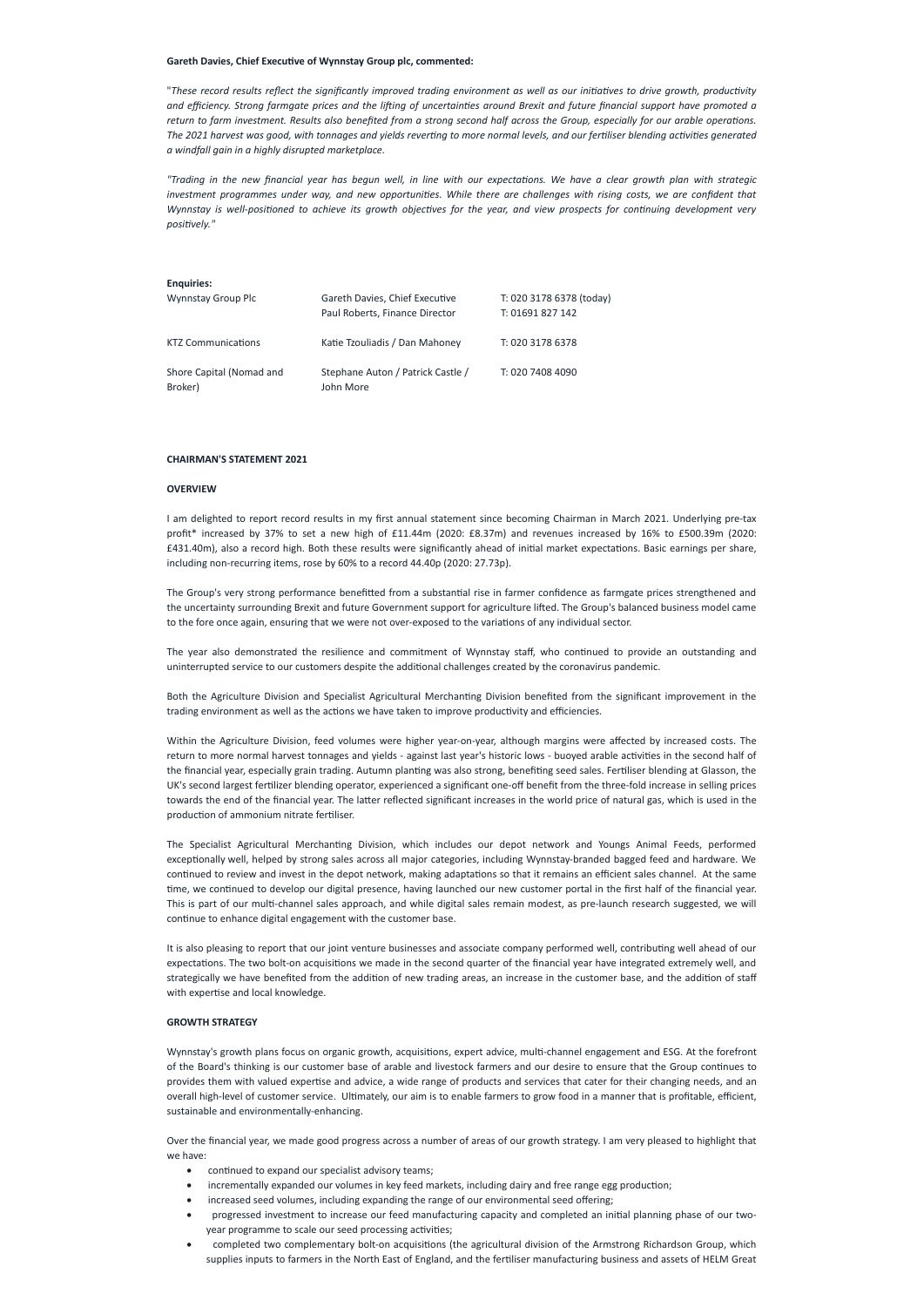Britain Limited, based in South Yorkshire);

- · launched a new digital platform, which supports our multi-channel goals; and
- further developed our ESG strategy. This focuses on both our own internal carbon reductions initiatives, and on how we can support our farming customers with their environmental objectives.

#### **FINANCIAL RESULTS**

Group revenue increased by 16% to £500.39m (2020: £431.40m), with the increase reflecting increased volumes, an eight-month contribution from our two acquisitions, and significant commodity inflation.

Underlying Group pre-tax profit rose by 37% to a record £11.44m (2020: £8.37m). Underlying Group pre-tax profit is the Board's alternative performance measure, and includes the gross share of results from joint ventures and excludes share-based payments and non-recurring items. Reported pre-tax profit increased to £10.99m (2020: £6.98m after £1.2m of non-recurring items). Basic earnings per share increased by 60% to 44.40p (2020: 27.73p).

Both Divisions contributed double digit growth, with a 19% uplift in revenues from the Agriculture Division to £358.96m (2020: £302.58m), and a 10% revenue increase from the Specialist Agricultural Merchanting Division to £141.43m (2020: £128.81m). The operating profit contribution from the Agriculture Division was £4.22m (2020: £2.88m), a rise of 46% year-on-year, with the Specialist Agricultural Merchanting Division increasing its contribution by 24% to £7.15m (2020: £5.78m).

The Group generates good operational cash flows although, this year, cash generated from operations was affected by commodity inflation, and amounted to £10.55m (2020: £19.83m). Net cash at the financial year-end increased by 10% to £9.24m (31 October 2020: £8.42m). October typically represents the highest point of net cash in the Group's annual working capital cycle.

During the year, 89,687 new ordinary shares (2020: 155,035) were issued for a total equivalent cash amount of £0.439m (2020: £0.392m) to existing shareholders exercising their right to receive dividends in the form of new shares. A further 158,138 shares were issued for a total cash consideration of £0.586m (2020: nil) to employees exercising rights over approved share options.

Group net assets at the financial year end increased by 8% to £105.72m (31 October 2020: £98.18m), a record high. Based on the weighted average number of shares in issue during the financial year of 20.120m (2020: 19.952m), this equates to a £5.25 per share (2020: £4.92). Return on net assets from underlying pre-tax profits increased to 10.8% (2020: 8.6%).

Capital investment in fixed assets including right of use assets in the financial year rose to £5.85m (2020: £4.01m), and net working capital at the financial year end increased by 24% to £46.81m (31 October 2020: £37.89m). The increase reflected both the growth and commodity price inflation.

During the financial year, the share price traded in a range between a low of £2.85 in November 2020 and a high of £5.92 in August 2021.

#### **DIVIDEND**

The Board is pleased to propose an increased final dividend of 10.50p per share to be paid on 29 April 2022 (2020: 10p per share) to shareholders on the register as at 1 April 2022. Together with the interim dividend of 5.00p per share, paid on the 29 October 2021, this makes a total dividend of 15.50p per share for the year (2020: 14.60p), an increase of 6%. The final dividend is subject to shareholder approval at the forthcoming AGM on 22 March 2022.

We are proud to note that the total dividend represents the eighteenth consecutive year of dividend growth since Wynnstay joined AIM in 2004.

## **BOARD AND COLLEAGUES**

The Board would like to acknowledge the dedication and hard work of the Wynnstay Team over the year. Working under the additional challenges created by the coronavirus pandemic, our staff have continued to provide our customers with an exemplary service, and on behalf of the Board I would like to thank everyone for their vital contribution to these excellent results.

We were delighted to welcome new staff to the team. Over the year we appointed Paul Jackson as Commercial Sales & Marketing Director and Steve Reading as Group Engineering Manager. Lewis Davies, who has been involved in the creation of our ESG strategy also assumed the role of Environmental and Sustainability Manager. These new roles support our long-term growth plans.

At the AGM in March 2021, Jim McCarthy stepped down as Chairman to become a Non-executive Director, subsequently retiring from the Board and Group in July 2021 after ensuring a smooth handover. On behalf of everyone at Wynnstay, I would like to thank him for his tremendous service to the Group over 10 years, the last eight years as Chairman. His insights and counsel have contributed significantly to Wynnstay's development, and we wish him well in his retirement.

On 1 July 2021, we were very pleased to appoint Catherine Bradshaw as a Non-executive Director. She has also assumed the role of

Chairman of the Audit and Risk Committee. Catherine has over 20 years' experience in financial and general management roles, and is Group Financial Controller of Greencore Group plc, a leading UK manufacturer of convenience food, having joined the FTSE 250 listed business in 2015. Prior to this, she worked in senior financial positions at Wm Morrison Supermarkets plc and Northern Foods plc, the food manufacturer. She further strengthens the Board with her knowledge and experience, and we are delighted to welcome her to the Group.

#### **OUTLOOK**

The UK agricultural sector is emerging from a prolonged period of uncertainty created by Brexit. However, farmer sentiment has greatly improved and the sector has returned to investment, with the landmark UK Agriculture Act providing clarity over future financial support to farmers. Whilst there is a significant level of general economic uncertainty and rising costs, with farmgate prices remaining strong, prospects for the industry continue to be very encouraging.

In the near term, there are challenges for our business, with cost inflation, security of supply of overseas product and the coronavirus situation receiving our full attention. Nonetheless, we believe that Wynnstay is well-positioned to continue to its longterm growth and development. We have a clear strategy for growth, balanced business model, and strong financial underpinning, with a robust balance sheet and good cash flows. There is also an important role for us to play in supporting our farmer customers as they begin to adjust their farming practises in the light of the new Agriculture Act, which aims to boost productivity and reward environmental improvements in the farming sector.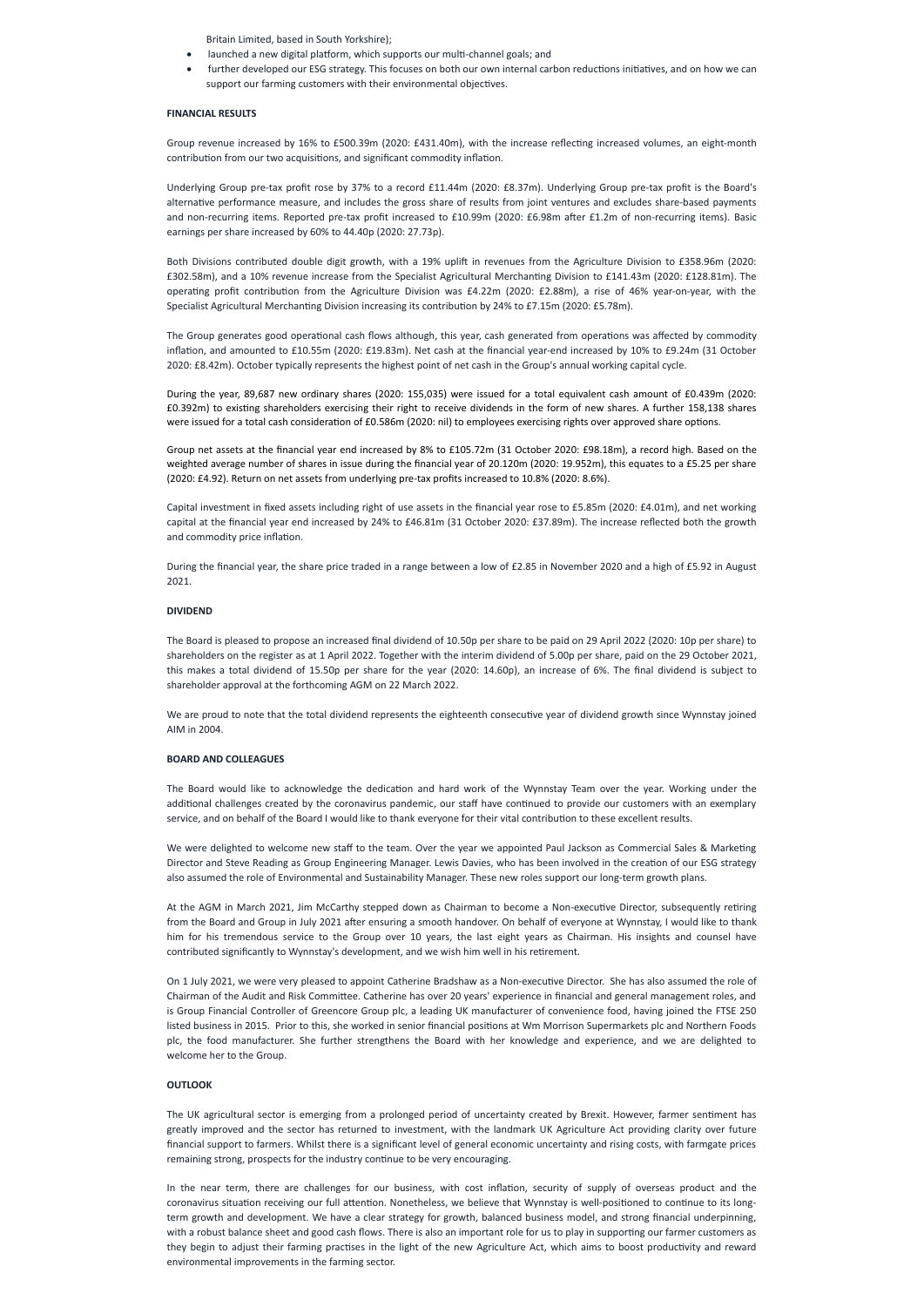Trading in the new financial year has started well, and we view the year ahead with confidence and expect the Group to deliver its ongoing growth objectives.

**Steve Ellwood Chairman**

#### **CHIEF EXECUTIVE'S REPORT**

#### **INTRODUCTION**

The Group's results are at record levels and are significantly ahead of our original expectations. Strong farmgate prices and improved farmer sentiment helped to support these excellent results as well as the initiatives we have taken to strengthen the business and our continuing strong focus on advice and customer service. The breadth of the Group's agricultural activities across the arable and livestock sectors also continued to provide a strong underpinning to the Group's performance, balancing sector variations.

The Group managed the challenges created by the ongoing coronavirus pandemic well. These included supply chain and labour disruptions. We have also managed inflationary pressures, which caused certain operational costs to increase.

The Agriculture Division experienced a strong second half with arable operations benefiting from a more normal harvest compared to the exceptionally poor harvest in 2020, when yields and tonnage declined to a 39-year low. Grain trading volumes and autumn seed sales in the second half were both strong. Fertiliser blending activities at Glasson greatly outperformed expectations, experiencing a one-off boost from existing stock after sharp price increases towards the end of the second half, which arose from the global price rise in natural gas, a key fertiliser ingredient.

Feed sales were higher year-on-year and ahead of the national trend. We increased sales in dairy and free-range poultry feed, two markets that we are particularly targeting. Higher production and distribution costs, however, squeezed overall feed margins. The Group's on-farm feed specialists continue to provide customers with advice on best feed usage.

The Specialist Agricultural Merchanting Division performed exceptionally well, with higher sales and a significant increase in profits against last year. There was strong demand across all major categories, including Wynnstay-produced bagged feed, hardware, animal health and milk replacers.

Our joint venture businesses, especially Bibby Agriculture Limited and WYRO Developments Limited, also delivered a performance above our expectations.

Feed activities encompass feed for dairy, beef, sheep and free range egg producers. This wide offering provides an internal hedge against sector variations. In addition, we sell feed raw materials, liquid feeds and feed supplements. Feed is manufactured both in bulk form, which is delivered direct to farm, and bagged form. In bagged form, it is predominantly marketed under our well-known *'Wynnstay' brand and sold through our depot network.*

The two bolt-on acquisitions acquired respectively in February and March 2021 integrated well, and contributed to the strength of these results. Both have extended our geographical trading area in the eastern side of England.

Our new digital trading portal, launched in the first half of the financial year, is seeing further steady adoption by customers, and we are also providing advice via regular podcasts, featuring both guest specialists and Wynnstay experts.

With sustainable agriculture embedded in our strategy, we introduced a range of climate-friendly feed diets during the year. These incorporate sustainably-produced raw materials, including soya and palm kernel. We plan to launch a range of ruminant diets that will include a feed ingredient that reduces methane emissions and is endorsed by the Carbon Trust. We expect demand for our climate-friendly rations to grow strongly. Our on-farm advisors are also working with customers to help them deliver their desired

We continue to invest in our sites, operations and staff. In addition to our ongoing investment to increase the Group's seed processing capacity and update the seed plant at Astley with new technologies, we are now well-advanced in the planning stages of our investment programme to increase our manufacturing capacity at Carmarthen Mill.

ESG factors constitute an important pillar of the Company's growth strategy. Following the appointment of our Environmental and Sustainability Manager in February 2021, we have commenced a number of new initiatives to reduce the Group's carbon emissions. We are also continuing to expand the range of products and services that will support the transition farmers are making under the new Agriculture Act, which links financial support to environmental priorities. We see the Group playing an important role in supporting farmers as they transition to the new Environmental Land Management Scheme ("ELMS").

# **REVIEW OF ACTIVITIES**

#### **Agriculture Division**

The Agriculture Division manufactures and processes feed, fertiliser and seed in addition to selling a comprehensive range of agricultural inputs that cater for the needs livestock, arable and dairy farmers. Our teams of specialist advisors help our farmer customers to produce food in a more sustainable, environmentally friendly and profitable way.

Glasson Grain Limited and GrainLink, the Group's crop marketing business, are also reported within this Division. Total revenue within the Division rose by 19% to £358.96m (2020: £302.58m) and operating profit increased by 47% to

£4.22m (2020: £2.88m).

#### *Feed Products*

Total feed volumes were 6.5% above the previous year and higher than the national trend. However, operating profit was affected by higher manufacturing, distribution and raw material costs and was in line with the previous year. Pleasingly, we increased volumes within the dairy and poultry sectors, both key growth areas for us, and expanded sheep feed volumes. Our team of Youngstock advisors have further enhanced our position as market leader in the milk replacer sector.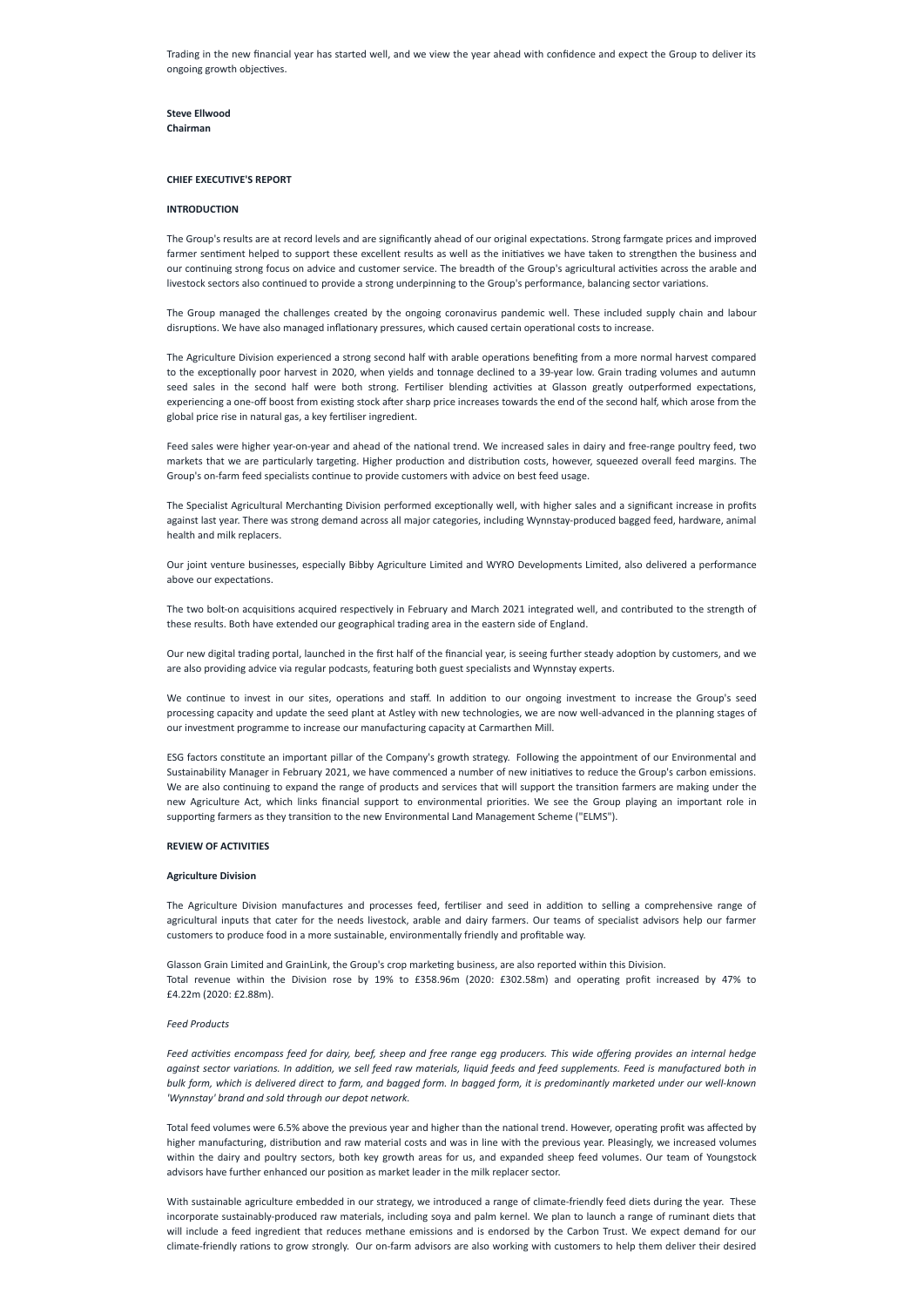environmental objectives. Our bagged feed is now packaged within plastic bags that contain a minimum of 30% recyclable plastic, and we continue to work with our suppliers to increase this proportion further.

We continued to focus on improving our feed manufacturing efficiencies. We achieved record production at our factory at Llansantffraid, and will be accelerating our investment programme at our feed mill at Carmarthen during the coming year.

Our arable operations supply a wide range of services and products to arable and grass-land farmers. These include seeds, fertilisers *and agricultural chemicals, as well as grain marketing services.*

We expect feed demand throughout the winter months to remain strong as fodder, although in abundant supply, is of varying quality. In addition, agricultural commodity prices remain high, with milk prices likely to increase further, which will support feed demand. However, we also expect margins to come under pressure, reflecting the very volatile raw material market and higher energy, fuel and labour costs.

#### *Arable Products*

After a difficult first half, which reflected the exceptionally poor planting season and poor harvest in 2020, arable operations delivered a strong second half performance.

Grain trading performance for the year as a whole was better than the prior year, with improved margins. While, as previously stated, this is against a poor comparative, the financial contribution from this activity was ahead of our expectations.

Sales of both cereal and grass seed were strong in the second half, after weaker first half sales. Grass seed sales for the year were higher than the previous year, including the contribution from our acquisition. This was a pleasing result and like-for-like sales although slightly down on the prior year, performed better than national sales, which decreased by 10% year-on-year.

Glasson Grain Limited ("Glasson") operates from Glasson dock, near Lancaster, and has three core activities, fertiliser blending, the *supply of feed raw materials, and the manufacture of added-value products to specialist animal feed retailers.*

In line with our environmental strategy, we continued to extend our environmental seed offerings and, in March 2021, also appointed an Environmental Seed Specialist. Our objective is to offer arable farmers sustainable, environmentally-friendly seed mixtures, which include pollinators and deep-rooted herbs. We started planning for our two-year investment programme at our seed plant in Astley. We are assessing our processing options within the East of England, and in the meantime, continue to work with partners to process cereal seed in the region.

Fertiliser sales within Wynnstay Agricultural Supplies Limited decreased by 7% year-on-year. This reflected three main factors; reduced demand as a result of adverse growing conditions in the spring, the good grass-growing summer, and the dramatic rise in fertiliser prices, which tripled towards the end of the financial year. Fertiliser prices rose significantly as a result of the sharp increase in the price of natural gas, which is used to produce ammonium nitrate, the key ingredient of high-nitrogen fertiliser.

The Specialist Agricultural Merchanting Division comprises a network of 54 depots located within predominantly livestock areas of England and Wales. Its activities are supported by supplementary routes to market, which include specialist catalogues, our sales trading desk and our digital sales platform. The depots work closely with our sales specialists to provide customers with in-depth advice. The Division also includes Youngs Animal Feeds, our specialist wholesale business. Youngs Animal Feeds manufactures and *markets a range of equine products throughout Wales and the Midlands.*

Farmers within Wales are now preparing to comply with nitrate pollution prevention legislation, which aims to reduce losses of nitrogen from agriculture to water. This follows a decision to designate the whole of Wales as a Nitrate Vulnerable Zone ("NVZ"), with full compliance expected from 2024. We are therefore ensuring that relevant members of our teams are qualified under the Fertiliser Advisers Certification and Training Scheme ("FACTS"), and expect to work with an increasing number of customers on fertiliser application strategies and manure management.

Cereal and oilseed rape prices have been extremely strong, rising to record levels over recent months. This supports our positive view of prospects for the sector, although farm costs have also increased significantly and there are also labour challenges affecting transportation.

## *Glasson Grain Limited*

Glasson's performance was ahead of our expectations, with results reaching a record high. Fertiliser blending activities achieved record volumes and well above budgeted margins in the second half of the year. Already holding stock, Glasson experienced an exceptional benefit from the substantial increase in fertiliser raw material prices across the market in the second half of the financial year. The feed raw material trading operations also delivered a strong performance reflecting buoyant demand. Specialist animal feed volumes, which includes bird, equine and game feed, were impacted by the effects of coronavirus restrictions, which reduced demand.

The fertiliser blending business of HELM Great Britain Limited in South Yorkshire, that we acquired in March 2021, has been integrated into Glasson, and performed very well. Its acquisition has consolidated Glasson's position as the second largest fertiliser blending operator in the UK.

During the second half, we completed a restructuring of the operations, discontinuing non-core activities, such as stevedoring. This

has left Glasson now wholly concentrated on growing its core activities.

#### **SPECIALIST AGRICULTURAL MERCHANTING DIVISION**

The Division delivered very strong results, with total revenue increasing by 10% to £141.43m (2020: £128.81m), and like-for-like revenue up 12%. Operating profit rose by 24% to £7.15m (2020: £5.78m).

*Wynnstay Depots and Youngs Animal Feeds*

The excellent performance the Division delivered reflected increased farmer confidence and a return to farm investment. Sales were especially strong across Wynnstay-branded bagged feed, animal health products, milk replacers and agricultural hardware, which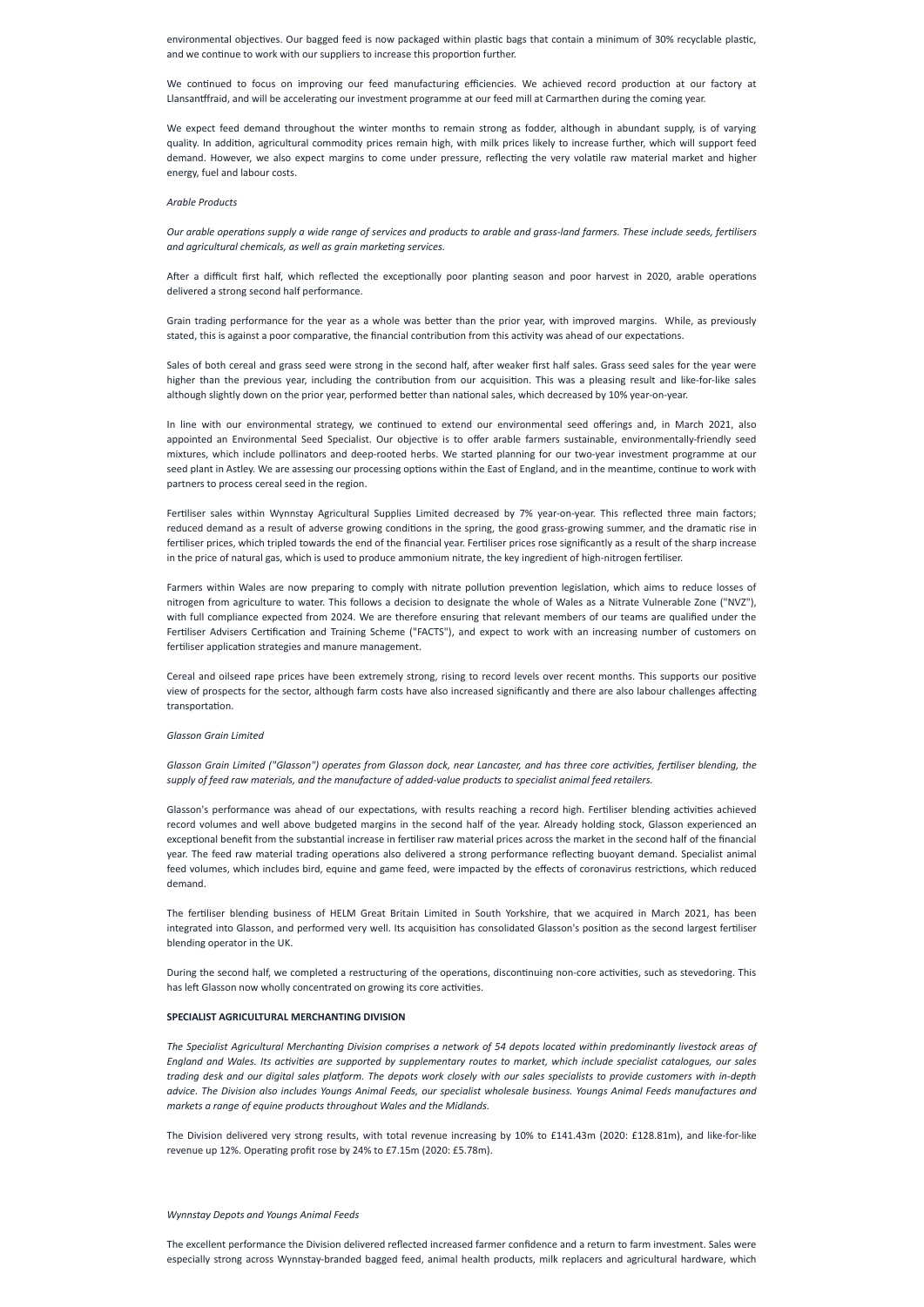includes fencing and farm metalwork products. While there were supply chain challenges with some products over the year, caused by the coronavirus situation and Brexit-related delays, our broad pool of suppliers minimised the disruption.

We continued with our depot optimisation programme, and amalgamated the distribution depot at Cleersview in Somerset with the depot at Sedgemoor. We also purchased the site we previously leased at Llangadog. This has enabled us to increase storage space and improves customer service levels in the locality.

Youngs Animal Feeds performed strongly, and significantly ahead of the prior year. The closure of the Huyton store at the end of the previous year removed material costs, benefiting profitability. During the year, we rebranded our in-house produced feed fibre products as 'Sweet Meadow' and are targeting new markets for this sector-leading product.

#### **JOINT VENTURES AND ASSOCIATE COMPANY**

Wynnstay has three joint venture companies, Bibby Agriculture Limited, WYRO Developments Limited and Total Angling Limited, as well as one associate company, Celtic Pride Limited. The combined operating profit contribution from these companies was significantly better than expected.

#### **ENVIRONMENTAL, SOCIAL AND GOVERNANCE ("ESG")**

We are committed to achieving net carbon zero across the Group by 2040, and a key pillar of our growth strategy is to help farmers feed the UK in a more sustainable way.

We believe that Wynnstay is well-positioned to offer solutions at all points of food production through a 'whole farm' approach. There are significant gains to be made in reducing carbon emissions through the use of precision-farming techniques. These include precise nutrient use for crops and livestock feeding management. Management of soil within a sustainable rotation is also key to environmental outcomes. As mentioned, earlier, we are working on extending our range of products and services that support environmental goals and a more sustainable approach to farming.

We have formed a trading partnership with Caplor Energy, which installs, maintains and services alternative energy systems and storage on farms. The partnership will enable us to provide our extensive customer base of farmers and growers with the opportunity of generating and storing their own renewable electricity on their farms.

Within the business we have continued to implement initiatives to reduce energy consumption and carbon emissions. LED lighting continues to be installed across the operations and our distribution fleet is making greater use of electric forklifts, hybrid cars, and B20 fuel.

The appointment of Lewis Davies as Environmental and Sustainability Manager in February 2021 was designed to further accelerate the development of our ESG strategy. He was previously involved with the creation of Wynnstay's sustainability objectives, which encompass raw materials sourcing, waste management and energy efficiency as primary areas of focus. He is also a member of the sustainability committee of the agrisupply industry's leading trade association, the Agricultural Industries Confederation (AIC), and will act as a representative for Wynnstay as the Company works with its peers to promote increased sustainability throughout UK agriculture. Wynnstay is also a corporate member of Linking Environment and Farming ("LEAF"), which works with farmers, the food industry, scientists and consumers to encourage and enable sustainable farming. LEAF also campaigns to increase public understanding of, and demand for, environmentally and sustainably sourced product.

Social and charitable contributions are important to the Group. In order to raise money, encourage regular exercise and promote general well-being, we initiated a "North to South" challenge. Colleagues, their friends and family were invited to see how many times they could walk, run, swim or cycle 644 miles, which equates to the distance between our most northerly office in Montrose and our most southerly store in Helston. The monies raised from the challenge were donated to our nominated charity, the Royal Agricultural Benevolent Institution, which supports farming families in times of need.

The Board remains committed to the highest standards of appropriate corporate and commercial governance to support the delivery of long term shareholder value.

#### **COLLEAGUES**

My colleagues throughout the business have performed exceptionally well in a trading environment where pandemic considerations remained paramount. They continued to prioritise the health and welfare of their fellow colleagues and customers while keeping the business operating smoothly.

I am extremely grateful for everyone's hard work, commitment and team-minded approach, which has contributed greatly to these record results. I would like to thank all our employees for their outstanding efforts.

#### **OUTLOOK**

The trading environment has improved significantly, and farmer sentiment across the agricultural sector is strong. Most farmers are experiencing high value returns for their products, and the Agriculture Act has brought clarity over financial support arrangements for farmers following the UK's departure from the European Union. The current level of financial support from the UK Government will remain unchanged until 2024, with a transition period thereafter, which will provide stability to the industry over the medium term.

Following Brexit, the UK Government has agreed a number of trade deals with non-EU countries. Although some of these deals may also have increased the opportunity for agricultural food imports to enter the UK, they have opened up new markets across the world, at a time when global demand for food is continuing to increase.

Against this positive trading backdrop, there are some near term pressures for farmers, with farm input inflation and increased operational costs.

Nonetheless, we remain confident about Wynnstay's growth prospects. We continue to invest across the Group in line with our strategic growth plans. We are increasing manufacturing and distribution capacity and efficiency, extending our environmental offering, and continuing with our depot optimisation programme.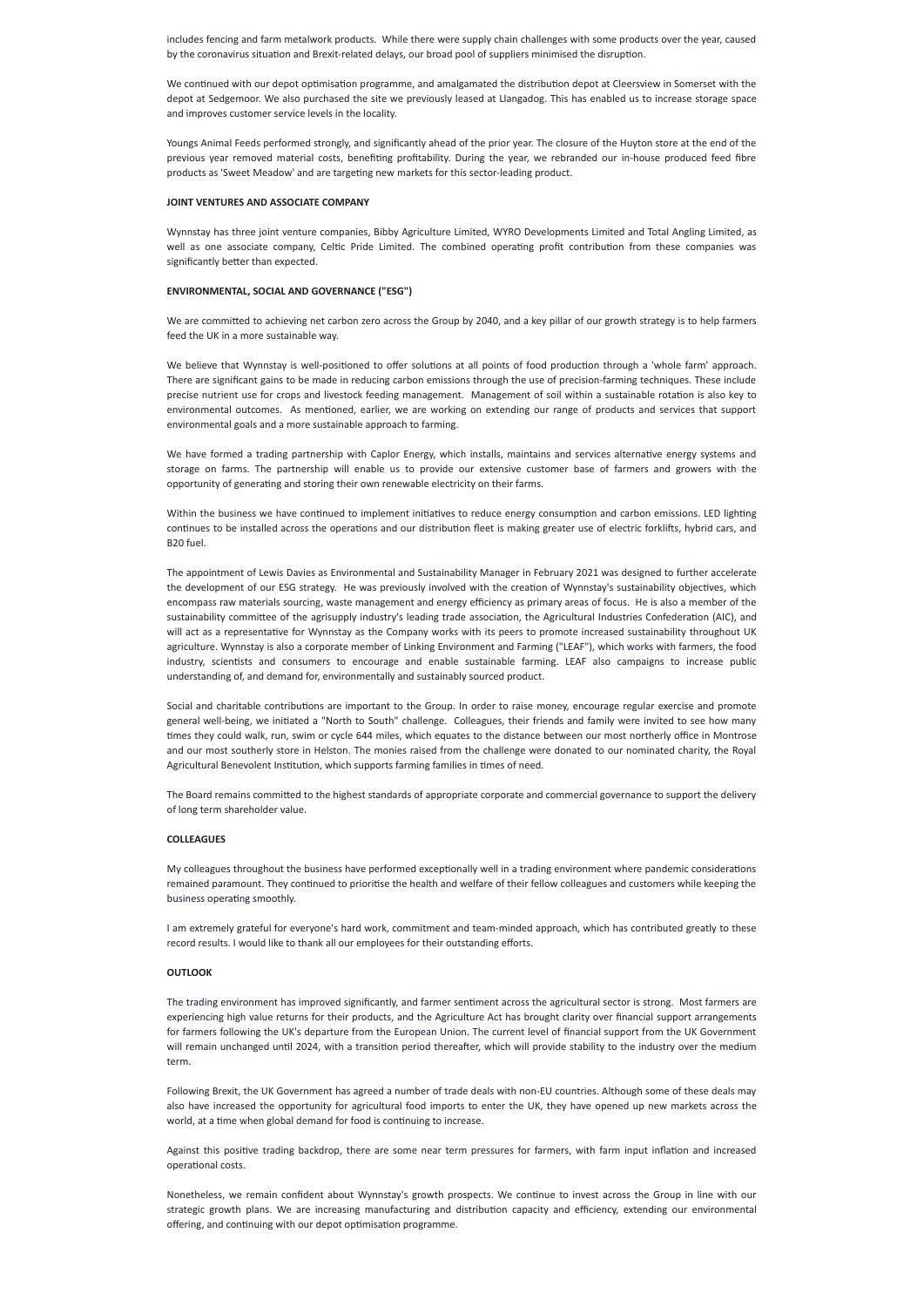Ensuring that we are in a position to assist customers with expert advice remains critically important. The new Agriculture Act, which has introduced a support system very different to CAP, by aligning financial support to sustainability and environmental concerns, makes this aspect of our service all the more relevant. We are placing significant emphasis on sourcing sustainably produced products and materials to supply to our customers, as well as increasing the Group's specialist knowledge base. This will help to reinforce our position as a trusted supplier of choice to farmers as they transition to the new requirements under the Agriculture Act, including ELMS.

While digital purchasing of agricultural inputs is still relatively low amongst our customer base, we continue to invest in our new digital platform and to increase the ways in which we communicate and engage digitally with customers.

Trading in the new financial year has started in line with expectations. The agricultural backdrop is currently strong and Wynnstay is well positioned to grow the business, both organically and by acquisition. We are confident that our strategic growth plans, strong cash flows, robust balance sheet and balanced business model, stand us in good stead for continuing success into the medium term.

**Gareth Davies Chief Executive Officer**

# **WYNNSTAY GROUP PLC CONSOLIDATED STATEMENT OF COMPREHENSIVE INCOME For the year ended 31 October 2021**

|                                                                                                                                           |                |       | 2021       | 2020  |            |
|-------------------------------------------------------------------------------------------------------------------------------------------|----------------|-------|------------|-------|------------|
|                                                                                                                                           | <b>Note</b>    | £000  | £000       | £000  | £000       |
| Revenue                                                                                                                                   | $\overline{2}$ |       |            |       |            |
| Cost of sales                                                                                                                             |                |       | 500,386    |       | 431,398    |
|                                                                                                                                           |                |       | (432, 493) |       | (370, 630) |
| <b>Gross profit</b>                                                                                                                       |                |       | 67,893     |       | 60,768     |
| Manufacturing, distribution and selling costs                                                                                             |                |       | (50,072)   |       | (46, 033)  |
| Administrative expenses                                                                                                                   |                |       | (7,096)    |       | (6, 945)   |
| Other operating income                                                                                                                    |                |       | 361        |       | 351        |
|                                                                                                                                           |                |       |            |       |            |
| Adjusted operating profit <sup>1</sup>                                                                                                    |                |       | 11,086     |       | 8,141      |
| Amortisation of acquired intangible assets,<br>goodwill impairment and share-based payment                                                |                |       |            |       |            |
| expense                                                                                                                                   | 4              |       | (477)      |       | (132)      |
| Non-recurring items                                                                                                                       | 4              |       |            |       | (1, 194)   |
| <b>Group operating profit</b>                                                                                                             |                |       |            |       |            |
|                                                                                                                                           |                |       | 10,609     |       | 6,815      |
| Interest income                                                                                                                           |                | 193   |            | 164   |            |
| Interest expense                                                                                                                          |                | (383) |            | (436) |            |
|                                                                                                                                           | 3              |       | (190)      |       | (272)      |
| Share of profits in joint ventures and associates<br>accounted for using the equity method<br>Share of tax incurred by joint ventures and |                | 677   |            | 538   |            |
| associates                                                                                                                                |                | (105) |            | (100) |            |
|                                                                                                                                           | 6              |       | 572        |       | 438        |
| <b>Profit before taxation</b>                                                                                                             |                |       | 10,991     |       | 6,981      |
| Taxation                                                                                                                                  | $\overline{7}$ |       | (2,057)    |       | (1, 448)   |
| Profit for the year                                                                                                                       |                |       | 8,934      |       | 5,533      |

## **Other comprehensive income**

**Items that will be reclassified subsequently to profit or loss :**

| Net change in the fair value of cashflow hedges                          |    | 263    |        |
|--------------------------------------------------------------------------|----|--------|--------|
| taken to equity, net of tax<br>Other comprehensive income for the period |    | 263    |        |
| Total comprehensive income for the period                                |    | 9,197  | 5,533  |
| Basic earnings per share                                                 | 10 | 44.40p | 27.73p |
| Diluted Earnings per<br>share                                            | 10 | 43.53p | 27.57p |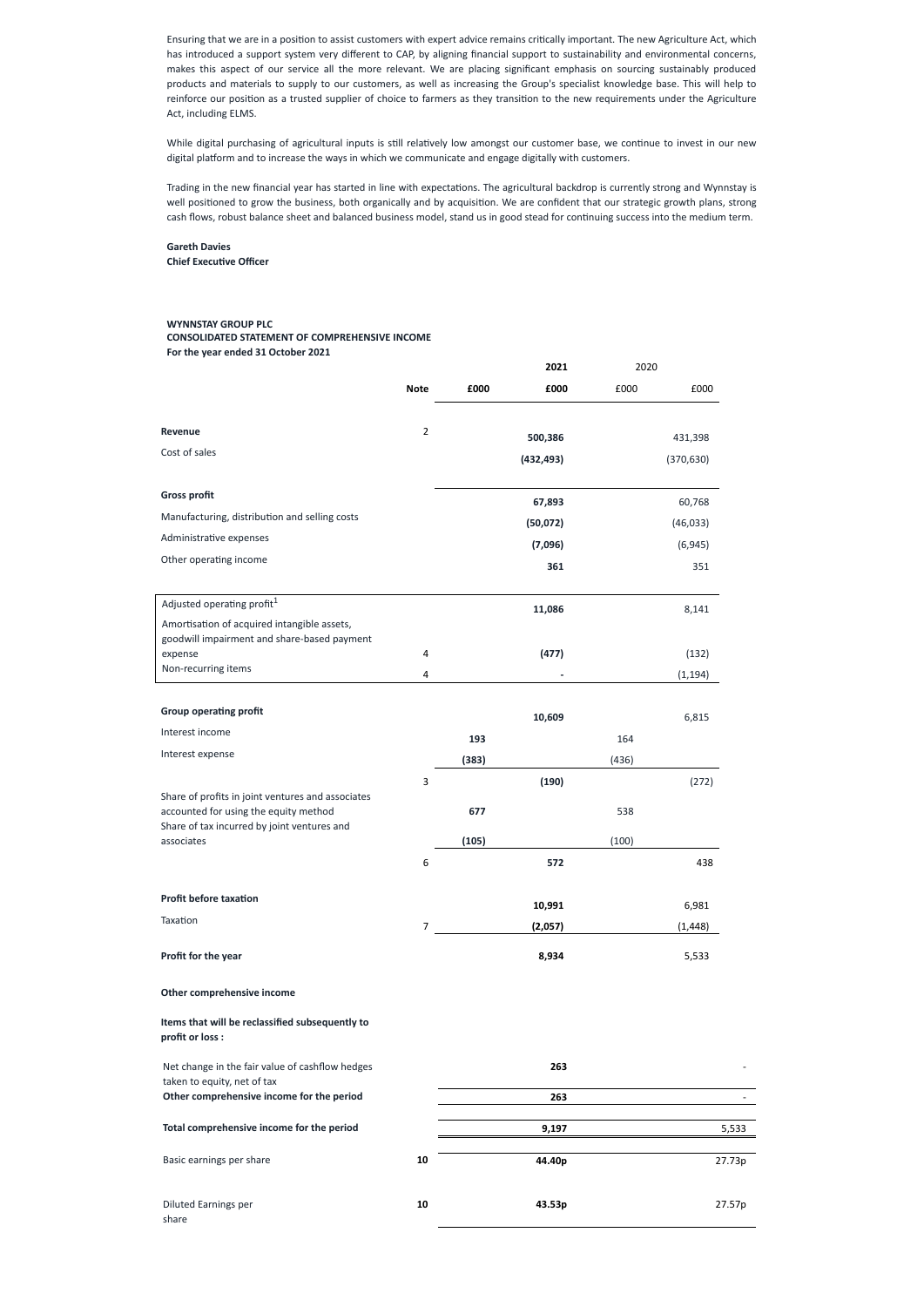# **WYNNSTAY GROUP PLC CONSOLIDATED BALANCE SHEET**

| As at 31 October 2021                                      |             | 2021      | 2020           |
|------------------------------------------------------------|-------------|-----------|----------------|
|                                                            | <b>Note</b> | £000      | £000           |
| <b>ASSETS</b>                                              |             |           |                |
| <b>NON-CURRENT ASSETS</b>                                  |             |           |                |
| Goodwill                                                   |             | 14,322    | 14,367         |
| Investment property                                        |             | 2,372     | 2,372          |
| Property, plant and equipment                              |             | 16,746    | 17,545         |
| Right-of-use assets                                        |             | 11,043    | 11,240         |
| Investments accounted for using equity method              |             | 3,433     | 3,611          |
| Intangibles                                                |             | 236       | 225            |
| Derivative financial instruments                           |             | 5         |                |
|                                                            |             | 48,157    | 49,360         |
| <b>CURRENT ASSETS</b>                                      |             |           |                |
| Derivative financial instruments                           |             | 320       | 49             |
| Inventories                                                |             | 50,550    | 34,190         |
| Trade and other receivables                                |             | 72,511    | 55,757         |
| Financial assets - loan to joint ventures                  |             | 3,319     | 3,889          |
| Cash and cash equivalents                                  | 12          | 19,641    | 19,980         |
|                                                            |             | 146,341   | 113,865        |
| <b>TOTAL ASSETS</b>                                        |             | 194,498   | 163,225        |
|                                                            |             |           |                |
| <b>LIABILITIES</b>                                         |             |           |                |
| <b>CURRENT LIABILITIES</b>                                 |             |           |                |
| Financial liabilities - borrowings                         | 12          | (672)     | (1, 572)       |
| Lease liabilities<br>Derivative financial instruments      | 12          | (3,995)   | (3, 483)       |
|                                                            |             | (53)      | (219)          |
| Trade and other payables<br><b>Current tax liabilities</b> |             | (76, 212) | (51, 917)      |
| Provisions                                                 |             | (1,218)   | (784)<br>(146) |
|                                                            |             | (243)     |                |
|                                                            |             | (82, 393) | (58, 121)      |
| <b>NET CURRENT ASSETS</b>                                  |             | 63,948    | 55,744         |
| <b>NON-CURRENT LIABILITIES</b>                             |             |           |                |
| Financial liabilities - borrowings                         | 12          |           |                |
| Lease liabilities                                          | 12          | (5, 731)  | (6, 509)       |
| Trade and other payables                                   |             | (38)      | (141)          |
| Derivative financial instruments                           |             | (140)     |                |
| Deferred tax liabilities                                   |             | (474)     | (276)          |
|                                                            |             | (6, 383)  | (6,926)        |
| <b>TOTAL LIABILITIES</b>                                   |             | (88, 776) | (65, 047)      |
|                                                            |             |           |                |
| <b>NET ASSETS</b>                                          |             | 105,722   | 98,178         |
| <b>EQUITY</b>                                              |             |           |                |
| Share capital                                              | 11          | 5,075     | 5,013          |
| Share premium                                              |             | 31,600    | 30,637         |
| Other reserves                                             |             | 4,131     | 3,525          |
| Retained earnings                                          |             | 64,916    | 59,003         |
| <b>TOTAL EQUITY</b>                                        |             | 105,722   | 98,178         |
|                                                            |             |           |                |

**WYNNSTAY GROUP PLC**

**CONSOLIDATED STATEMENT OF CHANGES IN EQUITY**

**As at 31 October 2021**

|                                                                                                                                                                                                 | <b>Share</b><br>capital | premium<br>account                 | Other<br>reserves                                                 | hedge<br>reserves                                         | <b>Retained</b><br>earnings | <b>Total</b>             |
|-------------------------------------------------------------------------------------------------------------------------------------------------------------------------------------------------|-------------------------|------------------------------------|-------------------------------------------------------------------|-----------------------------------------------------------|-----------------------------|--------------------------|
| Group                                                                                                                                                                                           | £000                    | £000                               | £000                                                              | £000's                                                    | £000                        | £000                     |
| At 1 November 2019<br>Profit for the year<br>Total comprehensive profit for the<br>year                                                                                                         | 4,974<br>-              | 30,284<br>$\overline{\phantom{a}}$ | 3,429<br>$\qquad \qquad \blacksquare$<br>$\overline{\phantom{a}}$ | $\overline{\phantom{a}}$                                  | 56,261<br>5,533<br>5,533    | 94,948<br>5,533<br>5,533 |
| <b>Transactions with owners of the</b><br>Company, recognised directly in<br>equity:<br>Shares issued during the year<br><b>Dividends</b><br>Equity settled share-based<br>payment transactions | 39<br>٠                 | 353                                | $\overline{\phantom{a}}$<br>$\overline{\phantom{a}}$<br>96        | $\overline{\phantom{a}}$<br>$\overline{\phantom{a}}$<br>٠ | (2,791)                     | 392<br>(2,791)<br>96     |
| Total contributions by and<br>distributions to owners of the                                                                                                                                    | 39                      | 353                                | 96                                                                |                                                           | (2,791)                     | (2,303)                  |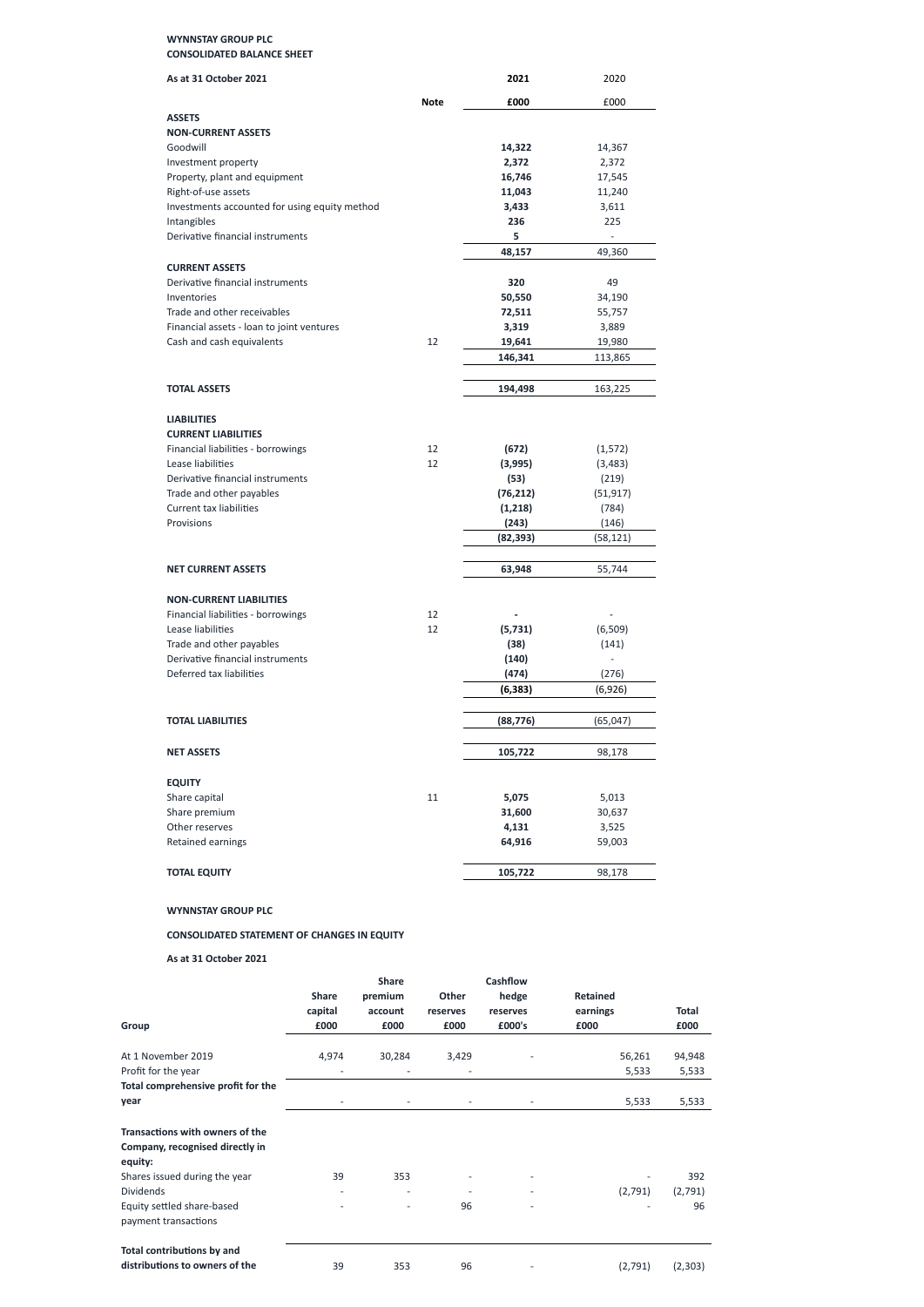## **Company**

| At 31 October 2020                 | 5,013 | 30,637 | 3,525 |     | 59,003  | 98,178  |
|------------------------------------|-------|--------|-------|-----|---------|---------|
| Profit for the year                |       |        |       |     | 8,934   | 8,934   |
| Net change in the fair value of    |       |        |       |     |         |         |
| cashflow hedges taken to equity,   |       |        |       | 263 |         | 263     |
| net of tax                         |       |        |       |     |         |         |
| Total comprehensive income for     |       |        |       |     |         |         |
| the year                           |       |        |       | 263 | 8,934   | 9,197   |
| Transactions with owners of the    |       |        |       |     |         |         |
| Company, recognised directly in    |       |        |       |     |         |         |
| equity                             |       |        |       |     |         |         |
| Shares issued during the year      | 62    | 963    |       |     |         | 1,025   |
| Dividends                          |       |        |       |     | (3,021) | (3,021) |
| Equity settled share-based payment |       |        |       |     |         |         |
| transactions                       |       |        | 343   |     |         | 343     |
| <b>Total contributions by and</b>  |       |        |       |     |         |         |
| distributions to owners of the     | 62    | 963    | 343   |     | (3,021) | (1,653) |
| Company                            |       |        |       |     |         |         |
| At 31 October 2021                 | 5,075 | 31,600 | 3,868 | 263 | 64,916  | 105,722 |

## **WYNNSTAY GROUP PLC**

## **CONSOLIDATED CASH FLOW STATEMENT**

**For the year ended 31 October 2021**

|                                                             |             | 2021     | 2020     |
|-------------------------------------------------------------|-------------|----------|----------|
|                                                             | <b>Note</b> | £000     | £000     |
| Cash flows from operating activities                        |             |          |          |
| Cash generated from operations                              | 13          | 10,554   | 19,833   |
| Interest received - cash                                    | 3           | 193      | 164      |
| Interest paid - cash                                        | 3           | (102)    | (141)    |
| Settlement of provision                                     |             | (96)     | (10)     |
| Tax paid                                                    |             | (1, 462) | (1, 510) |
| Net cash generated from operating activities                |             | 9,087    | 18,336   |
| Cash flows from investing activities                        |             |          |          |
| Proceeds from sale of property, plant and equipment         |             | 340      | 194      |
| Purchase of property, plant and equipment                   |             | (1, 563) | (1,058)  |
| Acquisition of business and assets, net of cash acquired    | 14          | (2, 156) |          |
| Acquisition of subsidiary undertaking, net of cash acquired | 14          | (82)     | (125)    |
| Decrease in short term loans to joint ventures              |             | 570      | 524      |
| Dividends received from joint ventures and associates       |             | 753      | 2        |
| Net cash used by investing activities                       |             | (2, 138) | (463)    |
| <b>Cash flows from financing activities</b>                 |             |          |          |
| Net proceeds from the issue of ordinary share capital       |             | 1,025    | 392      |
| Lease repayments                                            |             | (4, 392) | (4,632)  |
| Repayment of borrowings                                     |             | (900)    | (1,470)  |
| Dividends paid to shareholders                              | 8           | (3,021)  | (2,791)  |
| Net cash used by financing activities                       |             | (7, 288) | (8,501)  |
| Net increase in cash and cash equivalents                   |             | (339)    | 9,372    |
| Cash and cash equivalents at the beginning of the period    |             | 19,980   | 10,608   |
| Cash and cash equivalents at the end of the period          | 12          | 19,641   | 19,980   |



The cashflow movements for 2020 have been adjusted to reflect the incorrect treatment of the repayment in short term loans to joint ventures which has been reclassified from cash generated from operations to cashflows from investing activities.

# **WYNNSTAY GROUP PLC**

## **NOTES TO THE ACCOUNTS**

# **1. GENERAL INFORMATION AND SIGNIFICANT ACCOUNTING POLICIES**

The Company is taking advantage of the exemption in s408 of the Companies Act 2006 not to present its individual income statement and related notes that form part of this approved financial information.

## **Basis of Preparation**

The Group's financial statements have been prepared in accordance with international accounting standards in conformity with the requirements of the Companies Act 2006. The Group financial statements have been prepared under the historical cost convention other than certain assets which are at deemed cost under the transition rules, share-based payments which are included at fair value and certain financial instruments which are explained in the relevant section below. A summary of the material Group accounting policies is set out below and have been applied consistently.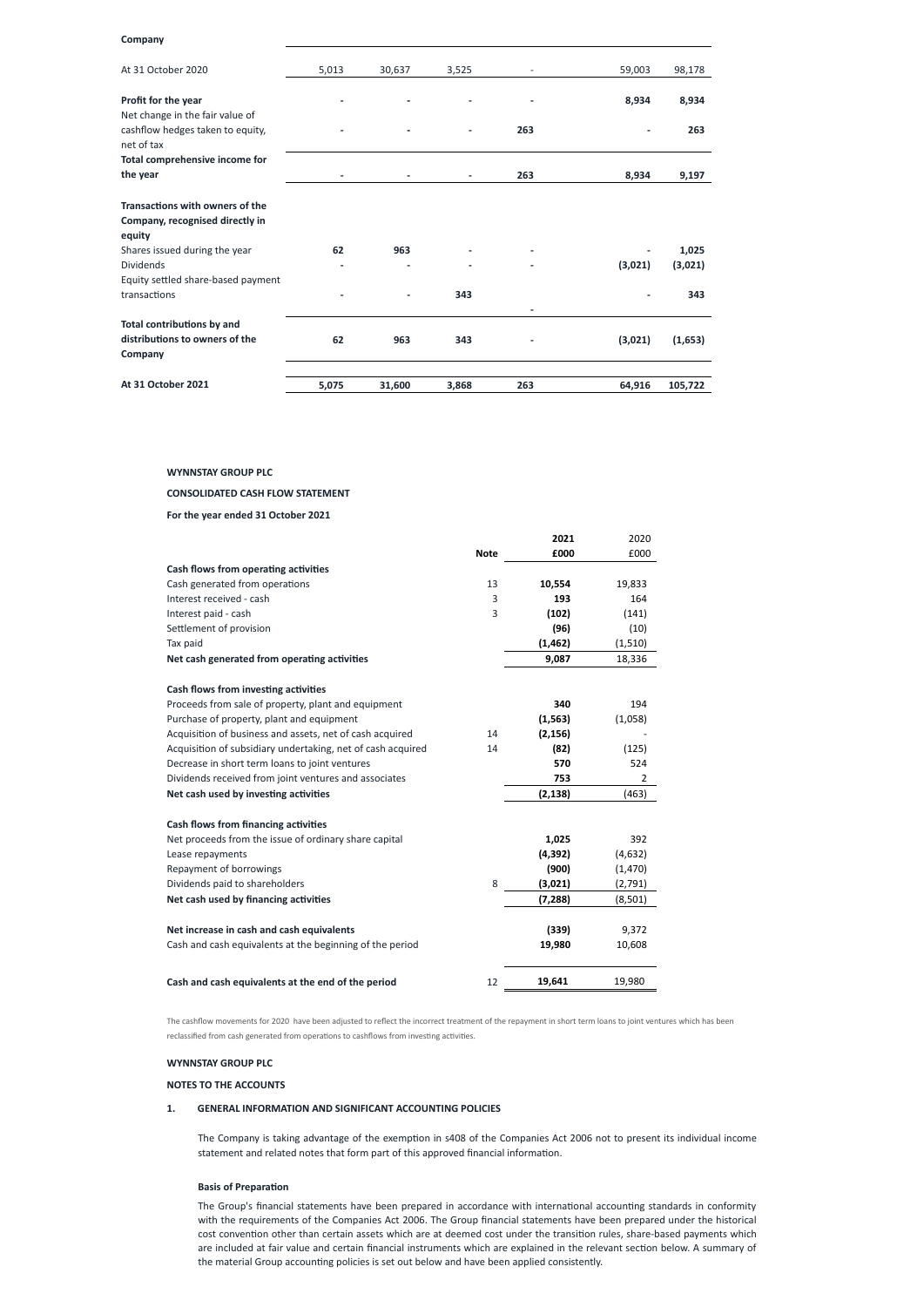The preparation of financial statements in conformity with IFRS requires the use of certain critical accounting estimates and assumptions that affect the reported amounts of assets and liabilities at the date of the financial statements, and the reported amounts of revenues and expenses during the reporting period. Although these estimates are based on management's best knowledge of the amount, event or actions, actual results ultimately may differ from those estimates.

## **Going Concern**

The directors have prepared the financial information presented for Group and Company on a going concern basis having considered the principal risks to the business and the possible impact of plausible downside trading scenarios. The Board have concluded that they have a reasonable expectation that the entity has adequate resources to continue in operational existence for the foreseeable future. The Group's business activities, together with the factors likely to affect its future development, performance and position are set out in the Strategic Report of the Group's Annual Report. The financial position of the Group and the principal risks and uncertainties are also described in the Strategic report.

The Group has a sound financial base and forecasts that show profitable trading and sufficient cash flow and resources to meet the requirements of the business, including compliance with banking covenants and on-going liquidity. In assessing their view of the likely future financial performance of the Group, the Directors consider industry outlooks from a variety of sources, and various trading scenarios. This analysis showed that the Group is well placed to manage its business risks successfully despite the current uncertain economic outlook with regards to the on-going Coronavirus outbreak. More detail on outlook is contained within the Group's Annual Report.

In conclusion, the Directors have a reasonable expectation that the Group has adequate resources to continue in operational existence for the foreseeable future. Thus, they continue to adopt the going concern basis of accounting in preparing the annual financial statements.

# **2. SEGMENTAL REPORTING**

IFRS 8 requires operating segments to be identified on the basis of internal financial information about the components of the Group that are regularly reviewed by the chief operating decision maker ("CODM") to allocate resources to the segments and to assess their performance.

The chief operating decision maker has been identified as the Board of Directors ("the Board"). The Board reviews the Group's internal reporting in order to assess performance and allocate resources. The Board has determined that the operating segments, based on these reports are Agriculture, Specialist Agricultural Merchanting and Other.

The Board considers the business from a product/service perspective. In the Board's opinion, all of the Group's operations are carried out in the same geographical segment, namely the United Kingdom.

**Agriculture** - manufacturing and supply of animal feeds, fertiliser, seeds and associated agricultural products.

**Specialist Agricultural Merchanting** - supplies of a wide range of specialist products to farmers, smallholders, and pet owners.

**Other** - miscellaneous operations not classified as Agriculture or Specialist Agricultural Merchanting.

The Board assesses the performance of the operating segments based on a measure of operating profit. Non-recurring costs and finance income and costs are not included in the segment result that is assessed by the Board. Other information provided to the Board is measured in a manner consistent with that in the financial statements. No segment is individually reliant on any one customer.

The segment results for the year ended 31 October 2021 are as follows:

|                                 |                    | <b>Specialist</b><br>Agricultural |       |         |
|---------------------------------|--------------------|-----------------------------------|-------|---------|
|                                 | <b>Agriculture</b> | <b>Merchanting</b>                | Other | Total   |
| Year ended 31 October 2021      | £000               | £000                              | £000  | £000    |
| Revenue from external customers | 358,961            | 141,425                           | ۰     | 500,386 |

| Segment result                      |       |       |       |          |
|-------------------------------------|-------|-------|-------|----------|
| Group operating profit before non-  |       |       |       |          |
| recurring items                     | 3,697 | 7,120 | (208) | 10,609   |
| Share of results of joint ventures  |       |       |       |          |
| before tax                          | 524   | 33    | 120   | 677      |
|                                     | 4,221 | 7,153 | (88)  | 11,286   |
| Non-recurring items                 |       |       |       |          |
| Interest income                     |       |       |       | 193      |
| Interest expense                    |       |       |       | (383)    |
| Profit before tax from operations   |       |       |       | 11,096   |
| Income taxes (includes tax of joint |       |       |       |          |
| ventures and associates)            |       |       |       | (2, 162) |
| Profit for the year attributable to |       |       |       |          |
| equity shareholders from operations |       |       |       | 8,934    |
|                                     |       |       |       |          |
| <b>Other Information:</b>           |       |       |       |          |
| Depreciation and amortisation       | 3,463 | 2,676 |       | 6,139    |
| Fixed asset additions               | 3,760 | 2,094 |       | 5,854    |
|                                     |       |       |       |          |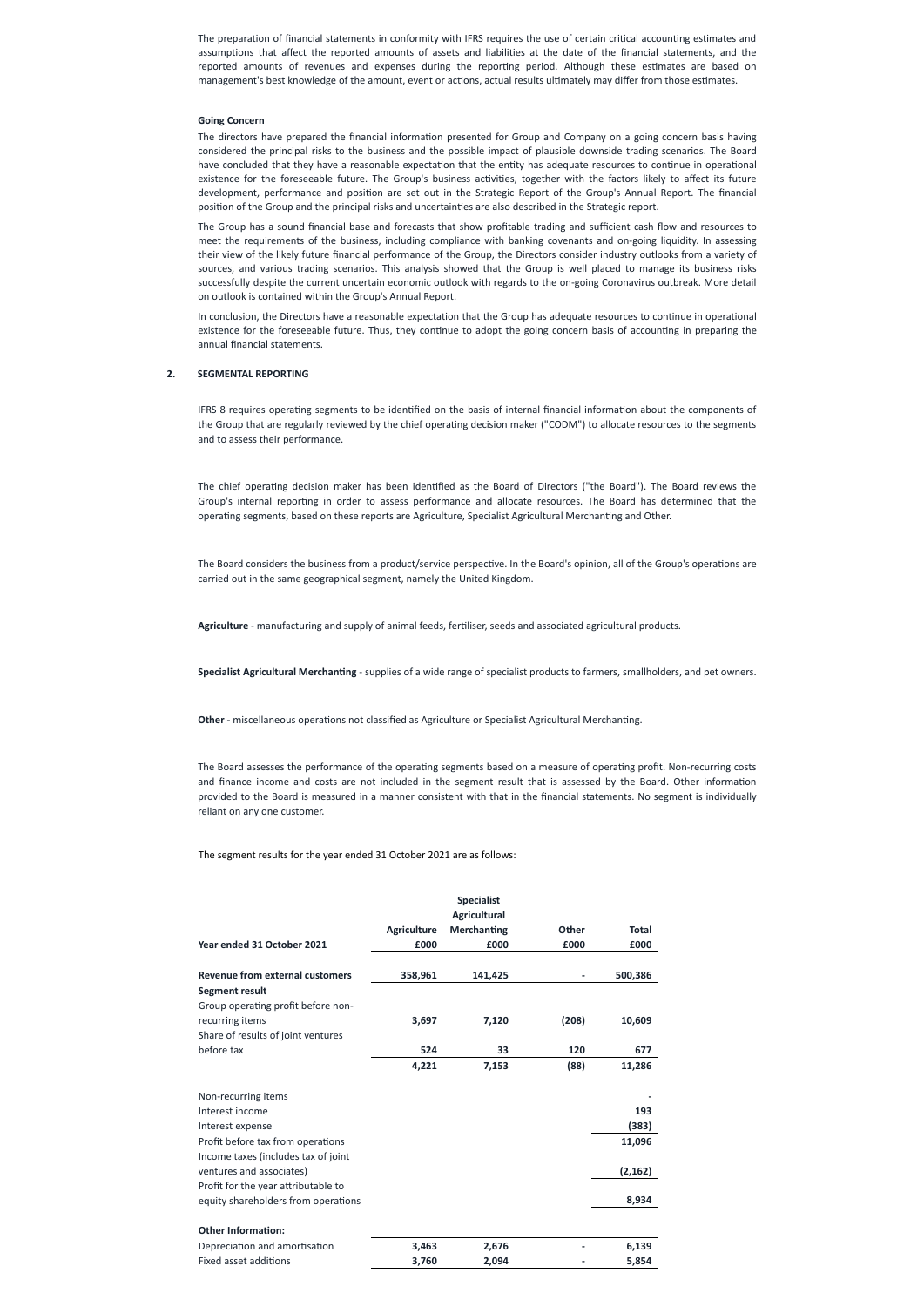| Segment assets                         | 101,812   | 66,237    | 6,808 | 174,857   |
|----------------------------------------|-----------|-----------|-------|-----------|
| Segment liabilities                    | (56, 547) | (20, 139) |       | (76, 686) |
|                                        |           |           |       | 98,171    |
| Add corporate net cash (note 12)       |           |           |       | 9,243     |
| Less corporate tax liabilities         |           |           |       | (1,692)   |
| Net assets                             |           |           |       | 105,722   |
| Included in the segment assets above   |           |           |       |           |
| are the following investments in joint |           |           |       |           |
| ventures and associates                | 2,386     | 115       | 840   | 3,341     |

# **2. SEGMENTAL REPORTING (continued)**

The segment results for the year ended 31 October 2020 are as follows:

|                                                       |                    | <b>Specialist</b>   |       |              |
|-------------------------------------------------------|--------------------|---------------------|-------|--------------|
|                                                       |                    | <b>Agricultural</b> |       |              |
|                                                       | <b>Agriculture</b> | <b>Merchanting</b>  | Other | <b>Total</b> |
| Year ended 31 October 2020                            | £000               | £000                | £000  | £000         |
|                                                       |                    |                     |       |              |
| Revenue from external customers                       | 302,580            | 128,807             | 11    | 431,398      |
| <b>Segment result</b>                                 |                    |                     |       |              |
| Group operating profit before non-<br>recurring items |                    |                     |       |              |
| Share of results of joint ventures                    | 2,411              | 5,728               | (130) | 8,009        |
| before tax                                            | 471                | 53                  | 14    | 538          |
|                                                       | 2,882              | 5,781               | (116) | 8,547        |
|                                                       |                    |                     |       |              |
| Non-recurring items                                   |                    |                     |       | (1, 194)     |
| Interest income                                       |                    |                     |       | 164          |
| Interest expense                                      |                    |                     |       | (436)        |
| Profit before tax from operations                     |                    |                     |       | 7,081        |
| Income taxes (includes tax of joint                   |                    |                     |       |              |
| ventures and associates)                              |                    |                     |       | (1, 548)     |
| Profit for the year attributable to                   |                    |                     |       |              |
| equity shareholders from operations                   |                    |                     |       | 5,533        |
| <b>Other Information:</b>                             |                    |                     |       |              |
| Depreciation and amortisation                         | 3,548              | 2,630               |       | 6,178        |
| Fixed asset additions                                 | 2,510              | 1,505               |       | 4,015        |
|                                                       |                    |                     |       |              |
| Segment assets                                        | 78,265             | 57,708              | 7,272 | 143,245      |
| Segment liabilities                                   | (34, 401)          | (18, 022)           |       | (52, 423)    |
|                                                       |                    |                     |       | 90,822       |
| Add corporate net cash (note 12)                      |                    |                     |       | 8,416        |
| Less corporate tax liabilities                        |                    |                     |       | (1,060)      |
| Net assets                                            |                    |                     |       | 98,178       |
|                                                       |                    |                     |       |              |
| Included in the segment assets                        |                    |                     |       |              |
| above are the following investments                   |                    |                     |       |              |
| in joint ventures and associates                      | 2,711              | 91                  | 719   | 3,521        |
|                                                       |                    |                     |       |              |
|                                                       |                    |                     |       |              |
| <b>FINANCE COSTS</b>                                  |                    |                     |       |              |

**3. FINANCE COSTS**

|                                             | 2021  | 2020  |
|---------------------------------------------|-------|-------|
|                                             | £000  | £000  |
| Interest expense:                           |       |       |
| Interest payable on borrowings              | (102) | (141) |
| Interest payable on finance leases          | (281) | (295) |
| <b>Interest and similar charges payable</b> | (383) | (436) |

| 193   | 164  |
|-------|------|
| 193   | 164  |
|       |      |
| (190) | 272' |
|       |      |

# **4. AMORTISATION OF ACQUIRED INTANGIBLE ASSETS, IMPAIRMENT OF GOODWILL, SHARE-BASED PAYMENTS AND NON-RECURRING ITEMS**

|                                                                     | 2021 | 2020                     |
|---------------------------------------------------------------------|------|--------------------------|
|                                                                     | £000 | £000                     |
| Amortisation of acquired intangible assets and share-based payments |      |                          |
| Amortisation of intangibles                                         | 39   | 36                       |
| Impairment of goodwill                                              | 95   | $\overline{\phantom{a}}$ |
| Cost of share-based reward                                          | 343  | 96                       |
|                                                                     | 477  | 132                      |
| <b>Non-recurring items</b>                                          |      |                          |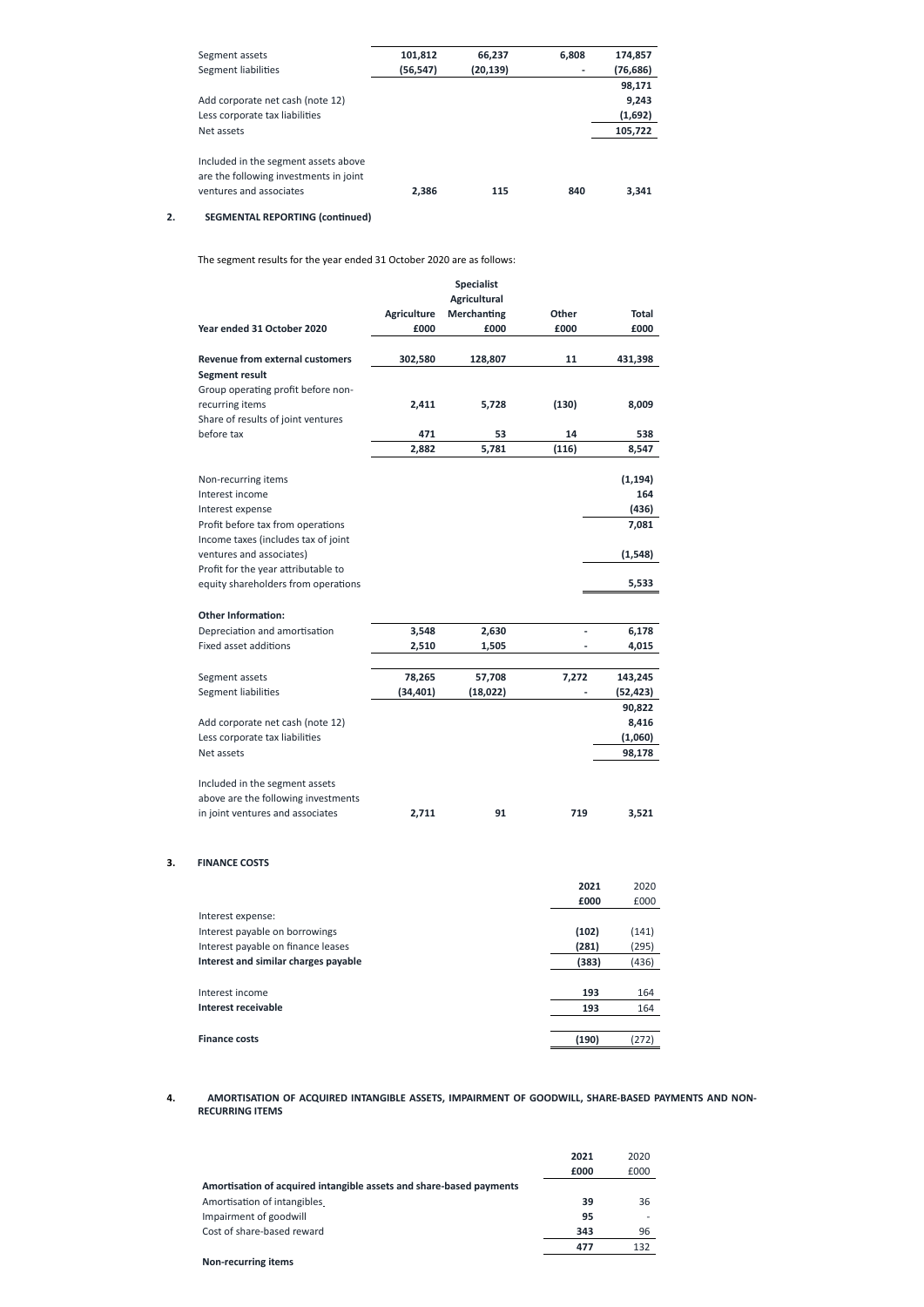| <b>Business re-organisation costs</b> |   | 185   |
|---------------------------------------|---|-------|
| Goodwill and Investment impairment    | ٠ | 601   |
| Huyton store closure costs            |   | 256   |
| Decommissioning of Selby seed plant   |   | 152   |
|                                       |   | 1.194 |

Non-recurring items in relation to 2020 were:

- Business re-organisation costs relating to redundancy expenses of colleagues leaving the business as a result of re-organising operations during the year.
- Goodwill impairment relating to the GrainLink cash generating unit.
- Huyton depot store closure costs comprising redundancy and costs associated with exiting the leased premises.
- Decommissioning of Selby seed plant including the costs of vacating a leased property and transferring the plant and machinery to a new location.

# **5. GROUP OPERATING PROFIT**

The following items have been included in arriving at operating profit:

|                                                        | 2021    | 2020    |
|--------------------------------------------------------|---------|---------|
|                                                        | £000    | £000    |
| Staff costs                                            | 31,085  | 30,031  |
| Cost of inventories recognised as an expense           | 431,423 | 363,446 |
| Depreciation of property plant and equipment:          |         |         |
| - owned assets                                         | 2,165   | 2,290   |
| Amortisation of right-of-use assets                    | 3,974   | 3,888   |
| Amortisation of intangibles                            | 39      | 36      |
| Fair value changes on derivative financial instruments | 23      | 395     |
| Hedge ineffectiveness for the period                   | 114     |         |
| (Profit) on disposal of fixed assets                   | (86)    | (142)   |
| (Profit) / Loss on disposal of right of use assets     | (14)    | 25      |
| Other operating lease rentals payable                  | 205     | 244     |

# **Services provided by the Group's auditor**

During the year the Group obtained the following services from the Group's auditor:

|                                  | 2021 | 2020 |
|----------------------------------|------|------|
|                                  | £000 | £000 |
| Audit services - statutory audit | 119  | 99   |

## **6. SHARE OF POST-TAX PROFITS OF JOINT VENTURES**

**7. TAXATION**

| £000  | £000  |
|-------|-------|
|       |       |
| 572   | 438   |
|       |       |
| 2021  | 2020  |
| £000  | £000  |
|       |       |
| 1,901 | 1,496 |
| (4)   | (73)  |
| 1,897 | 1,423 |
|       |       |
| 57    | 165   |
| 103   | (140) |
| 160   | 25    |
|       |       |

**8. DIVIDENDS**

| Tax on profit on ordinary activities   | 2,057 | 1,448 |
|----------------------------------------|-------|-------|
| <b>DIVIDENDS</b>                       |       |       |
|                                        | 2021  | 2020  |
|                                        | £000  | £000  |
| Final dividend paid for prior year     | 2,007 | 1,870 |
| Interim dividend paid for current year | 1,014 | 921   |
|                                        | 3,021 | 2,791 |

Subsequent to the year end it has been recommended that a final dividend of 10.50p net per ordinary share (2020: 10.00p) be paid on 29 April 2022. Together with the interim dividend already paid on 29 October 2021 of 5.00p net per ordinary share (2020: 4.60p) this will result in a total dividend for the financial year of 15.50p net per ordinary share (2020: 14.60p).

# **10. EARNINGS PER SHARE**

|                                                   | <b>Basic earnings per</b><br>share |        | <b>Diluted earnings</b><br>per share |       |
|---------------------------------------------------|------------------------------------|--------|--------------------------------------|-------|
|                                                   | 2021                               | 2020   | 2021                                 | 2020  |
| Earnings attributable to shareholders (£000)      | 8.934                              | 5.533  | 8.934                                | 5,533 |
| Weighted average number of shares in issue during | 20.120                             | 19.952 |                                      |       |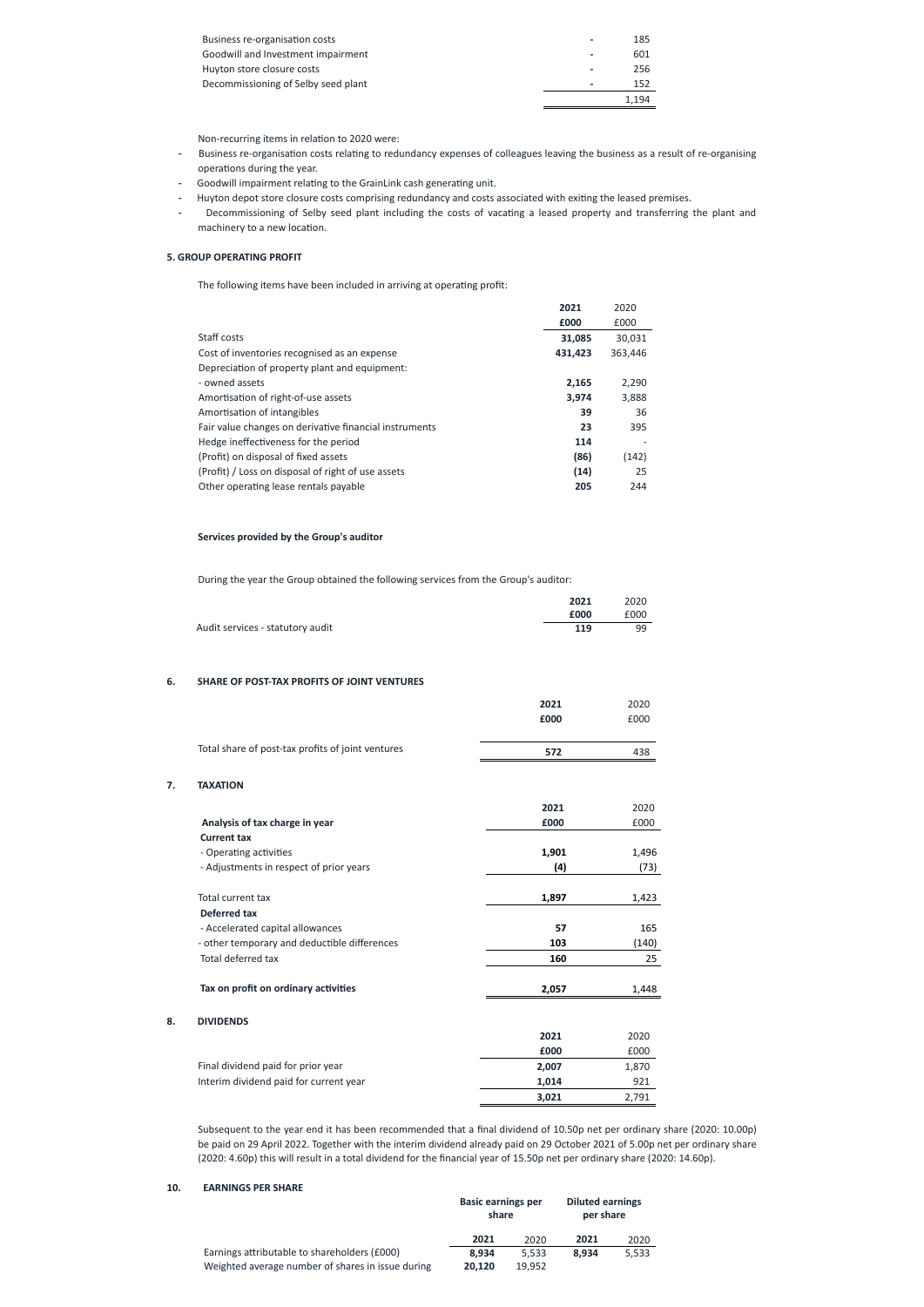| the year (number '000)                  |       |       | 20.524 | 20.070 |
|-----------------------------------------|-------|-------|--------|--------|
| Earnings per ordinary 25p share (pence) | 44.40 | 27.73 | 43.53  | 27.57  |

Basic earnings per 25p ordinary share is calculated by dividing profit for the year from continuing operations attributable to ordinary shareholders by the weighted average number of ordinary shares in issue during the year.

For diluted earnings per share, the weighted average number of ordinary shares is adjusted to assume conversion of all dilutive potential ordinary shares (share options) taking into account their exercise price in comparison with the actual average share price during the year.

|                                             |                 | 2021      |                 |          | 2020      |           |
|---------------------------------------------|-----------------|-----------|-----------------|----------|-----------|-----------|
|                                             | <b>Earnings</b> | Weighted  | <b>Earnings</b> | Earnings | Weighted  | Earnings  |
|                                             |                 | average   | per share       |          | average   | per share |
|                                             |                 | number of |                 |          | number of |           |
|                                             |                 | shares    |                 |          | shares    |           |
|                                             |                 | (number   |                 |          | (number   |           |
|                                             |                 | '000)     |                 |          | '000      |           |
| Earnings per<br>ordinary 25p share          |                 |           |                 |          |           |           |
| (pence)<br>Effect of dilutive<br>securities | 8,934           | 20,120    | 44.40           | 5,533    | 19,952    | 27.73     |
| Share options                               |                 | 404       | (0.87)          |          | 118       | (0.16)    |
| <b>Diluted Earnings</b><br>per ordinary 25p |                 |           |                 |          |           |           |
| share (pence)                               | 8,934           | 20,524    | 43.53           | 5,533    | 20,070    | 27.57     |

## **11. SHARE CAPITAL**

|                                    | 2021   |        | 2020   |        |
|------------------------------------|--------|--------|--------|--------|
|                                    | No. of | £000   | No. of | £000   |
|                                    | shares |        | shares |        |
|                                    | 000    |        | 000    |        |
| <b>Authorised</b>                  |        |        |        |        |
| Ordinary shares of 25p each        | 40,000 | 10,000 | 40,000 | 10,000 |
|                                    |        |        |        |        |
| Allotted, called up and fully paid |        |        |        |        |
| Ordinary shares of 25p each        | 20,299 | 5,075  | 20,051 | 5,013  |

During the year 89,687 shares (2020: 155,035) were issued with an aggregate nominal value of £22,421 (2020: £38,759) and were fully paid up for equivalent cash of £439,095 (2020: £392,135) to shareholders exercising their right to receive dividends under the Company's dividend scrip scheme. A further 158,138 shares were issued with a nominal value of £39,534 and equivalent cash value of £586,310 (2020: Nil) to satisfy the exercise of employee options.

# **12. CASH AND CASH EQUIVALENTS, BORROWINGS AND LEASE LIABILITIES**

|                                                                | 2021     | 2020     |
|----------------------------------------------------------------|----------|----------|
|                                                                | £000     | £000     |
| <b>Current</b>                                                 |          |          |
| Cash and cash equivalents per balance sheet and cash<br>flow   | 19,641   | 19,980   |
| Bank loans and overdrafts due within one year or on<br>demand: |          |          |
| Secured loans                                                  |          | (897)    |
| Loanstock (unsecured)                                          | (672)    | (675)    |
| Financial liabilities - borrowings                             | (672)    | (1, 572) |
| Net obligations under finance leases:                          |          |          |
| Non-property leases                                            | (1,626)  | (1, 473) |
| Property leases                                                | (2, 369) | (2,010)  |
| Lease liabilities                                              | (3,995)  | (3, 483) |
| Total current net cash and lease liabilities                   | 14,974   | 14,925   |
| Non-current                                                    |          |          |
| <b>Bank loans:</b>                                             |          |          |
| Secured loans                                                  |          |          |
|                                                                |          |          |
| Financial liabilities - borrowings                             |          |          |
| Net obligations under leases:                                  |          |          |
| Non-property leases                                            | (1,881)  | (2, 228) |
| Property leases                                                | (3,850)  | (4, 281) |
| Lease liabilities                                              | (5, 731) | (6, 509) |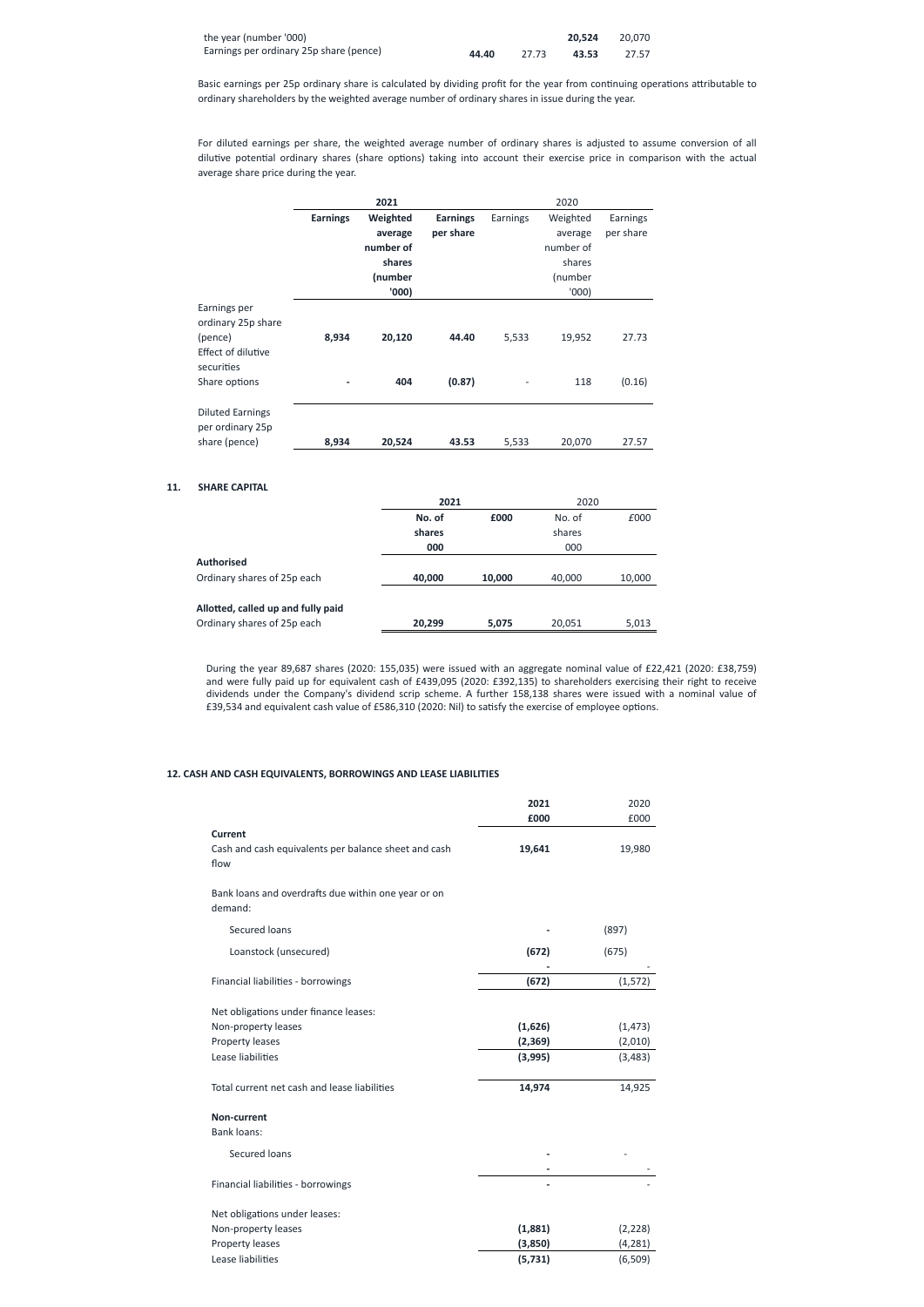| Total non-current net debt and lease liabilities     | (5,731) | (6,509) |
|------------------------------------------------------|---------|---------|
| Total net cash and lease liabilities                 | 9.243   | 8.416   |
| Memo: total net cash and lease liabilities excluding |         |         |
| property leases                                      | 15.462  | 14.707  |

#### • Cash and cash equivalents

Cash and cash equivalents are all cash at bank and held with HSBC UK Bank Plc, except for £585,000 (2020: £311,000) which is held at International FC Stones for wheat futures hedging. HSBC UK Bank Plc's credit rating per Moody's is A1 (2020: A2). £412,000 of the cash and cash equivalent balance is denominated in EUR (99%) and USD (1%) (2020: £38,000, in EUR (90%) and USD (10%). All other amounts are denominated in GBP and are at booked fair value. Loan stock is redeemable at par at the option of the Company. Interest of 0.5% (2020: 0.5%) per annum is payable to the holders.

## • Borrowings

Bank loans and overdrafts are secured by an unlimited composite guarantee of all trading entities within the Group. Outstanding bank loans as at October 2020 were repaid during the year and the rate of interest on that loan was 0.85% over base rate up to the point of repayment.

Loan stock is redeemable at par at the option of the Company or the holder. Interest of 0.5% (2020: 0.5%) per annum is payable to the holders.

# **13. CASH GENERATED FROM OPERATIONS**

|                                                                   | 2021      | 2020      |
|-------------------------------------------------------------------|-----------|-----------|
|                                                                   | £000      | £000      |
| Profits for the year from operations                              | 8,934     | 5,533     |
| Adjustments for:                                                  |           |           |
| Tax                                                               | 2,057     | 1,448     |
| Investment and goodwill impairment                                | 95        | 601       |
| Depreciation of tangible fixed assets                             | 2,165     | 2,290     |
| Amortisation of right-of-use assets                               | 3,974     | 3,888     |
| Amortisation of other intangible fixed assets                     | 39        | 36        |
| Profit on disposal of property, plant and equipment               | (86)      | (142)     |
| Profit on disposal of right-of-use asset                          | (14)      | 25        |
| Loss on relinquishment of property leases                         | 26        |           |
| Interest income                                                   | (193)     | (164)     |
| Interest expense                                                  | 383       | 436       |
| Share of post-tax results of joint ventures                       | (572)     | (438)     |
| Share-based payments                                              | 343       | 96        |
| Derivative held at fair value                                     | 23        | 395       |
| Provision made                                                    | 193       | 156       |
| Changes in working capital (excluding effects of acquisitions and |           |           |
| disposals of subsidiaries):                                       |           |           |
| Decrease in inventories                                           | (14, 583) | 8,049     |
| Decrease in trade and other receivables                           | (16, 753) | 8,055     |
| (Decrease) in payables                                            | 24,523    | (10, 431) |
| Cash generated from operations                                    | 10,554    | 19,833    |

## **14. BUSINESS COMBINATIONS**

## **Agricultural division of Armstrong Richardson & Co. Limited**

On 12 February 2021, Wynnstay (Agricultural Supplies) Limited entered into a business combination and acquired 100% of the trade and some of the assets of the agricultural division of Armstrong Richardson & Co. Limited.

The provisional consideration is £548,000 which is represented by £154,000 paid on completion for certain assets, deferred consideration paid during the year of £344,000 for inventory and debtors and contingent consideration of £50,000 relating to goodwill, which is expected to be paid by 12 February 2023. The consideration payable is dependent on employee retention and future product volume.

The fair value of the contingent consideration has been based on management expectation of future performance of the business and could range from £nil to £50,000.

Amounts included in the Consolidated Statement of Comprehensive Income for the period to 31 October 2021 as extracted from management accounts are revenues of £4,761,000 and profit before tax of £3,000.

## **HELM Great Britain Limited**

On 3 March 2021, Glasson Grain Limited entered into a business combination and acquired 100% of the manufacturing activity and assets of the dry fertiliser blending business of HELM Great Britain Limited.

The provisional consideration is £1,658,000 which is represented by £1,658,000 paid during the year for certain assets and inventory.

Amounts included in the Consolidated Statement of Comprehensive Income period to 31 October 2021 as extracted from management accounts are revenues of £11,065,000 and profit before tax of £742,000.

| <b>Fertiliser division</b> | <b>Agricultural division</b> | Total |
|----------------------------|------------------------------|-------|
| of HELM Great              | of Armstrong                 |       |
| <b>Britain Limited</b>     |                              |       |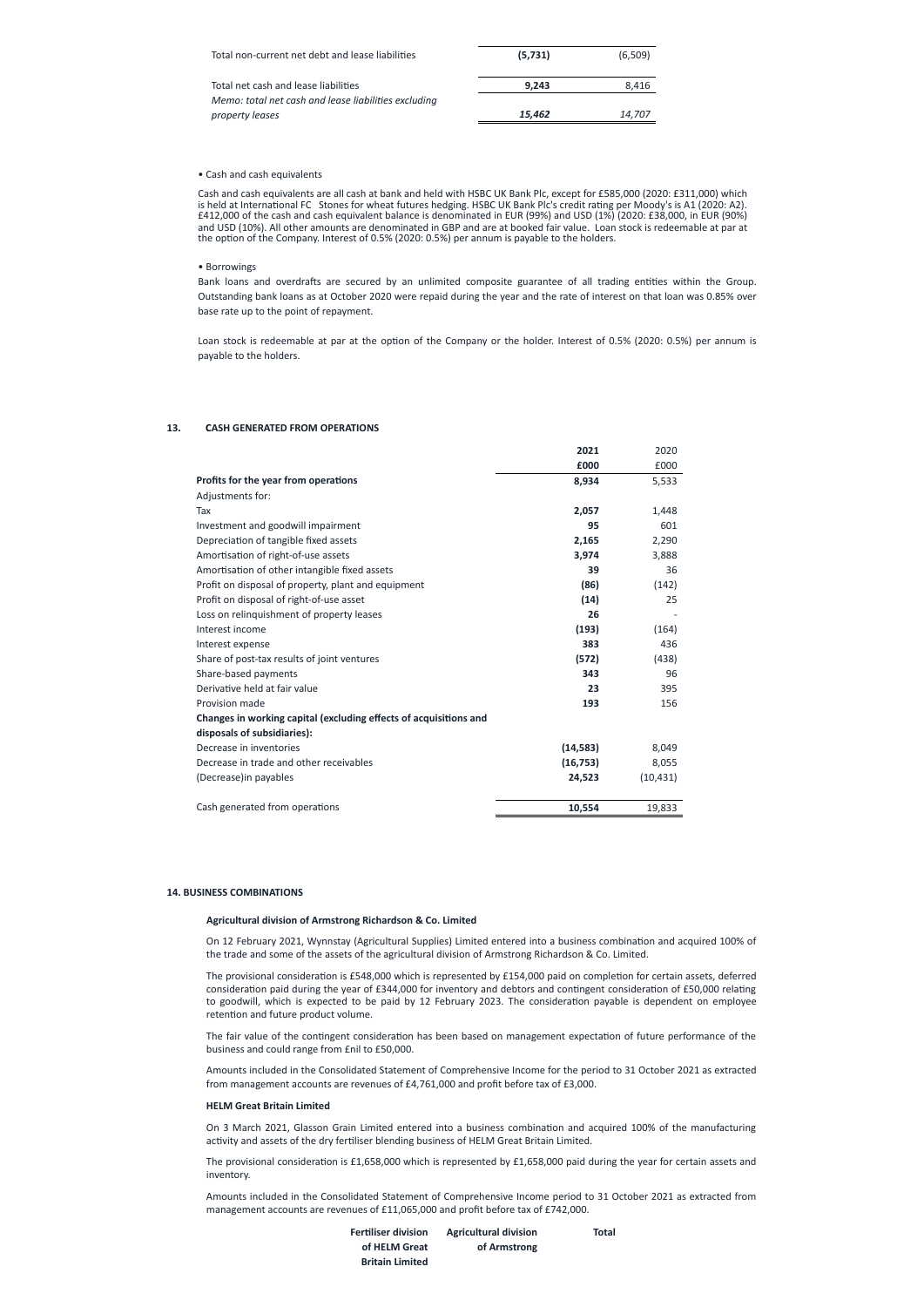|                                       | Richardson & Co. |         |       |
|---------------------------------------|------------------|---------|-------|
|                                       |                  | Limited |       |
|                                       | £'000            | £'000   | £'000 |
| Provision for fair value of asset     |                  |         |       |
| acquired                              |                  |         |       |
| Goodwill                              |                  | 50      | 50    |
| Intangible assets                     |                  | 50      | 50    |
| Property, plant and equipment         | 225              | 16      | 241   |
| Other debtors                         |                  | 88      | 88    |
| Inventories                           | 1,433            | 344     | 1,777 |
| Provisional consideration             | 1,658            | 548     | 2,206 |
| Contingent and deferred               |                  | (394)   | (394) |
| Settled in cash at completion         | 1,658            | 154     | 1,812 |
| Settled in cash before the year end   |                  | 344     | 344   |
| Total settled in cash during the year | 1,658            | 498     | 2,156 |
|                                       |                  |         |       |
| Contingent consideration              |                  |         |       |
| outstanding at the year end           |                  | 50      | 50    |

Acquisition costs of £17,000 arose as a result of the above transactions which have been recognised as part of administrative expenses.

Both acquisitions were parts of larger legal entities and therefore the historic sales, gross profit and profit before tax in the period prior to the acquisition is not publicly available.

The business combination accounting will be finalised 12 months from the date of acquisition.

Contingent and deferred consideration of £82,000 was paid during the period to 31 October 2021 relating to prior period acquisitions, resulting in a total outflow of £2,238,000 in the period to 31 October 2021.

## **15. ALTERNATIVE PERFORMANCE MEASURE**

Using the Board's preferred alternative performance measured referred to as Underlying pre-tax profit, which includes the gross share of results from joint ventures and associates but excludes share-based payments and non-recurring items, the Group achieved £11.44m (2020: £8.37m). A reconciliation with the reported income statements and this measure, together with the reasons for its use is given below:

- The add back of tax incurred by joint ventures and associates. The Board believes the incorporation of the gross result of these entities provides a fuller understanding of their combined contribution to the Group performance.
- The add back of share-based payments. This charge is a calculated using a standard valuation model, with the assessed non-cash cost each year varying depending on new scheme invitations and the number of leavers from live schemes. These variables can create a volatile non-cash charge to the income statement, which is not directly connected to the trading performance of the business.
- · Non-recurring items. The Group's accounting policies include the separate identification of non-recurring material items on the face of the income statement, which the Board believes could cause a misinterpretation of trading performance if not disclosed. See note 4.

|                                                        | 2021   | 2020  |
|--------------------------------------------------------|--------|-------|
|                                                        | £000   | £000  |
| Profit before tax                                      | 10,991 | 6,981 |
| Share of tax incurred by joint ventures and associates | 105    | 100   |
| Share-based payments                                   | 343    | 96    |
| Non-recurring items                                    | ٠      | 1,194 |
| Underlying pre-tax profit                              | 11.439 | 8.371 |

- the financial statements, prepared in accordance with the applicable set of accounting standards, give a true and fair view of the assets, liabilities, financial position and profit or loss of the Company and the undertakings included in the consolidation taken as a whole; and
- · the management report includes a fair review of the development and performance of the business and the position of the issuer and the undertakings included in the consolidation taken as a whole, together with a description of the principal risks and uncertainties that they face.

The Board provides this alternative performance measure as it believes it provides a view of the underlying commercial performance of the current trading activities, providing investors and other users of the accounts with an improved view of likely future performance by making the following adjustments to the IFRS results for the following reasons:

The Directors below confirm to the best of their knowledge:

S J Ellwood P M Kirkham B P Roberts G W Davies H J Richards